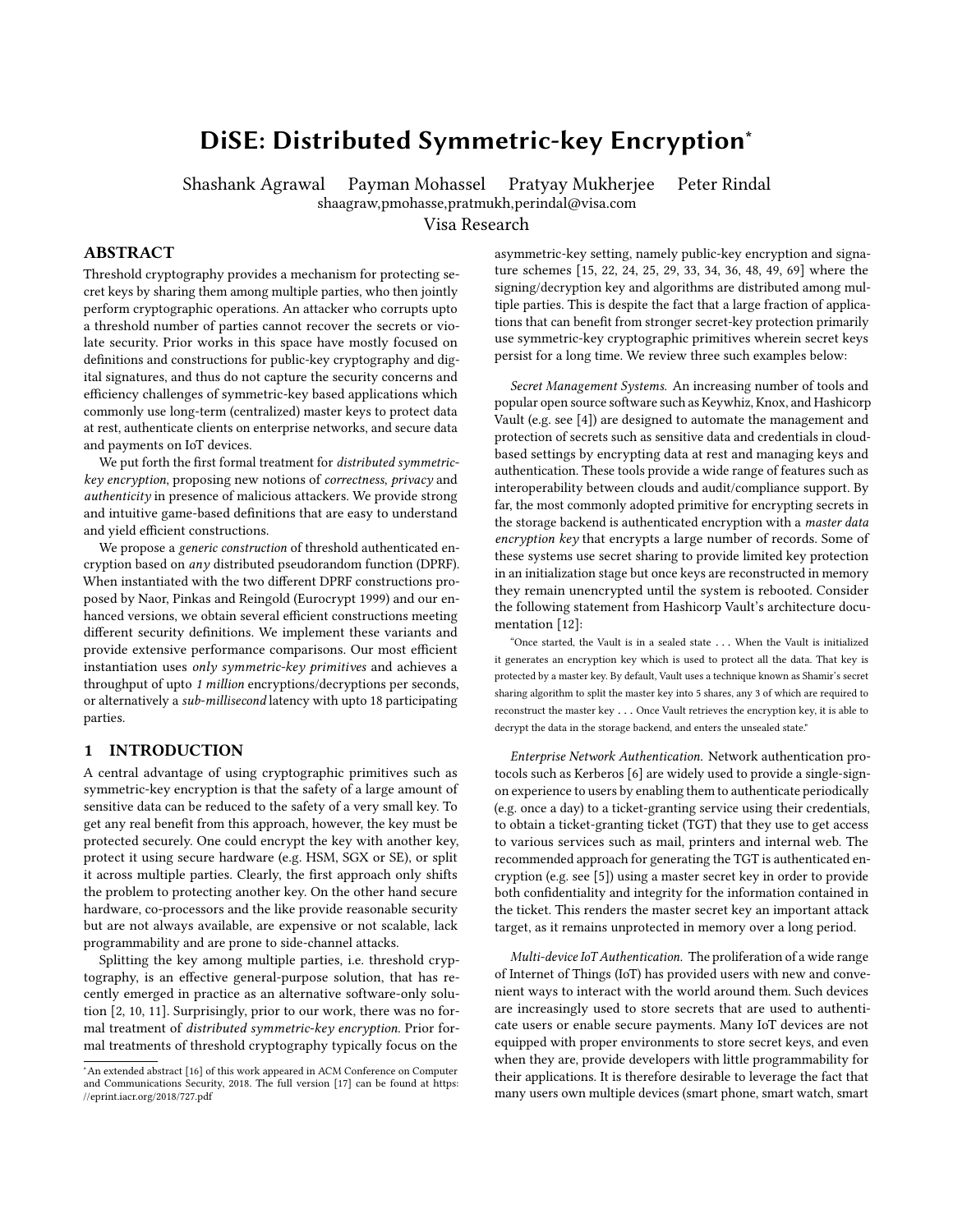TV, etc.) to distribute the key material among them (instead of keeping it entirely on any single device) to enable multi-device cryptographic functionalities without making strong assumptions about a device's security features. Given the limited computation and communication power of many such IoT devices, such distributed primitives should require minimal interaction and limited cryptographic capabilities (e.g. only block-ciphers).

# 1.1 Technical Challenges

Modeling security. As discussed earlier, existing threshold cryptographic definitions and constructions are primarily focused on public-key primitives such as digital signatures and public-key encryption. In fact, to the best of our knowledge, there is no standard symmetric-key security notions in the distributed setting.

Note that threshold authenticated encryption (TAE) is the appropriate and natural notion here as it would simultaneously solve the confidentiality and the authenticity problem, such that a ciphertext generated by the TAE scheme could be both an authentication token and an encrypted message. Unfortunately, while definitions for threshold public-key encryption are well-understood (e.g. see [\[22,](#page-14-0) [25,](#page-14-2) [29,](#page-14-3) [35,](#page-14-10) [68\]](#page-14-11)), as we elaborate next, they fail to capture important subtleties that only arise in the symmetric-key setting when considering standard AE notions of message privacy and ciphertext integrity.

What truly separates TAE from threshold public-key encryption is that in TAE a corrupted party should not be able to encrypt or decrypt messages on her own or even generate valid ciphertexts, without "being online" (i.e. without interaction with the honest parties in a distributed encryption/decryption protocol), and this should hold even if the adversary engages in other distributed encryption and decryption protocols.

Capturing all legitimate adversarial interactions in our security games is quite critical and subtle. For example, note that unlike the non-interactive setting, chosen plaintext attack (CPA) security is not sufficient to capture message privacy in the distributed setting where we need to guarantee message privacy not only in the presence of encryption queries but also during decryption queries initiated by the honest parties. In other words, the transcripts of such decryption queries should not reveal anything about the message being decrypted to the adversary. Second, unlike the standard (non-interactive) ciphertext integrity notions where it is shown that decryption queries cannot help the adversary and hence can be safely removed from the security game (e.g. see [\[18\]](#page-13-10)), it is easy to observe that allowing for decryption queries in the threshold setting makes the adversary strictly stronger. For instance, consider a contrived threshold scheme where all parties contacted in the decryption protocol simply return their secrets. Clearly, this scheme is not secure, but it would still satisfy a ciphertext integrity notion that does not allow the adversary to invoke the decryption protocol.

Finally, unlike the non-interactive case, defining what constitutes a valid forgery in the ciphertext integrity game is non-trivial since in the interactive setting where the adversary takes part in the encryption protocol, generated ciphertexts may not be welldefined or valid. We address all these subtleties and more in our proposed definitions. See the overview in Section [2](#page-2-0) for a more detailed discussion.

Performance Challenges. In addition to not meeting our security notions, existing threshold public-key constructions are too expensive for symmetric-key use cases, as they are dominated by more expensive public-key operations and/or require extensive interaction and communication between the parties. Applications that use symmetric-key cryptography often have stringent latency or throughput requirements. Ideally, one would like the distributed encryption/decryption protocols to not be significantly more expensive than their non-distributed counterparts. In particular, the protocols should have low computation and bandwidth cost, and require minimal interaction.

General-purpose multi-party computation protocols can also be used to solve the same problems by computing standard symmetrickey encryption schemes inside an MPC (e.g. see [\[2,](#page-13-0) [65\]](#page-14-12)). While this approach has the benefit of preserving the original non-interactive algorithm, the resulting protocols would be prohibitively interactive, bandwidth-intensive, and would become increasingly expensive for larger number of parties. In this paper, we aim for two-round protocols where one server sends a message to other servers and receives a response, while other servers need not exchange any messages. This minimal interaction model minimizes coordination between the servers and is ideal for low-latency applications.

We review the MPC-based solutions and other related work on protecting cryptographic secrets through splitting them among multiple parties (i.e. secret sharing, threshold PKE and threshold PRFs) in the related work section (Section [3\)](#page-5-0).

# 1.2 Our Contribution

We formalize, design and implement new protocols for distributed symmetric-key encryption. Our contributions can be summarized as follows:

New security definitions. We initiate a formal study of authenticated encryption in the distributed setting. We propose novel message privacy and ciphertext integrity definitions for threshold authenticated encryption that captures the unique issues that arise in this setting, in presence of a malicious adversary that corrupts a subset of parties.

Simple and lightweight protocols. We put forward a generic construction based on any distributed pseudorandom function (DPRF) in the standard model. The construction only assumes one-way functions.

− When we instantiate with multiple efficient DPRF constructions from Naor et al. [\[59\]](#page-14-13) and our enhanced variants, we derive a number of threshold authenticated encryption protocols with different security guarantees and efficiency levels (see Figure [8\)](#page-12-0). All our protocols are light-weight: they require only two rounds of communication and incur minimal computation and bandwidth cost. Specifically, the party interested in encryption or decryption sends one request message to other parties and receives one response message in return (see Fig- $\frac{1}{1}$  $\frac{1}{1}$  $\frac{1}{1}$  are [1](#page-2-1) for a visual depiction).<sup>1</sup> In the most efficient instantiation.

<span id="page-1-0"></span><sup>&</sup>lt;sup>1</sup>This is in contrast with two-round MPC protocols (e.g. [\[58\]](#page-14-14)) where typically in each round every participant broadcasts messages to everyone else.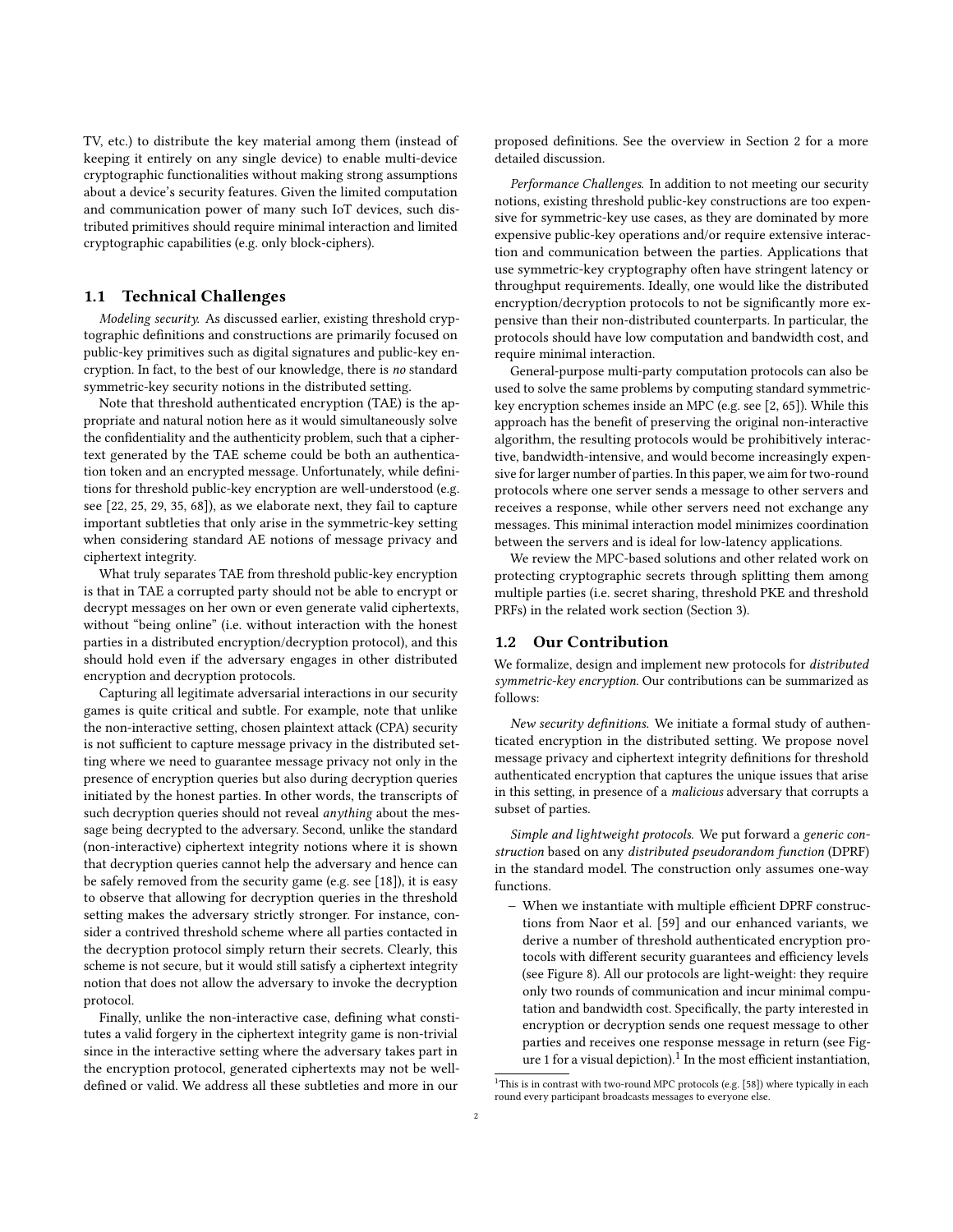<span id="page-2-1"></span>

Figure 1: The flow of our distributed encryption protocol for  $n = 5$ and  $t = 3$ . Client contacts servers 1, 4 and 5 to encrypt a message m. Servers do not communicate with each other. We show client separate from the servers for simplicity. A simplified outline of the encryption protocol is given in the box. See Figure [2](#page-9-0) for the actual steps. The flow of decryption protocol is similar to encryption but the steps involved are different.

there are no public-key operations as parties only make PRF calls and hashing.

- We provide the first formal analysis for both the PRF-based and the DDH-based instantiations of the DPRF constructions given in Naor et al. [\[59\]](#page-14-13) by proposing a strong pseudo-randomness property. We also formalize correctness of DPRFs in presence of malicious corruption and extend their DDH-based construction to satisfy this notion.
- <sup>−</sup> Our protocols allow for an arbitrary threshold t such that only  $t - 1$  other parties need to be contacted to encrypt or decrypt. At the same time, the protocols are resilient to the corruption of  $t$  − 1 parties (clearly, this is the best one could hope for).

Implementation and Evaluation. We implement several variants of our protocols in C++ and perform extensive experiments to evaluate their performance for applications with high-throughput and low-latency requirements. Our most efficient instantiation achieves a throughput of upto 1 million encryptions/decryptions per seconds, or alternatively a sub-millisecond latency with upto 18 participating parties. We achieve this high level of performance through a variety of cryptographic optimization and system level engineering such as full use of hardware accelerated AES and instruction vectorization. The result is a lightweight challenge-response protocol where only one message is sent and received by the participating parties.

# <span id="page-2-0"></span>2 TECHNICAL OVERVIEW

#### <span id="page-2-2"></span>2.1 Security Requirements

A primary contribution of this work is to present a formal treatment of symmetric-key authenticated encryption in the distributed setting.

Our definitions are inspired by the traditional game-based notions of message privacy and ciphertext integrity for standard (i.e. non-interactive) symmetric-key encryption [\[20,](#page-14-15) [55,](#page-14-16) [64\]](#page-14-17). We intentionally avoid the Universal Composability framework [\[28\]](#page-14-18) because

such definitions, proposed in prior work for standard symmetrickey encryption, are cumbersome to work with (e.g. see [\[56\]](#page-14-19)).

We remark that over the past two decades, a large body of work has considered various notions of security for standard authenticated encryption [\[19–](#page-14-20)[21,](#page-14-21) [27,](#page-14-22) [42,](#page-14-23) [52–](#page-14-24)[54,](#page-14-25) [61](#page-14-26)[–64,](#page-14-17) [64\]](#page-14-17) to address many practical issues such as concrete security, nonce-misuse resistance, online security, and multi-user security. As the first work to formalize distributed authenticated encryption, we choose to focus on the traditional notion of AE security (i.e. message privacy + ciphertext integrity) as even extending this important notion to the threshold setting raises many new subtleties (as we will see shortly) that do not exist in the non-interactive setting. We leave it for future work to extend threshold AE to the more advanced notions mentioned above.

The Attack Model. In the distributed setting, we consider an attacker who controls a subset of parties and behaves arbitrarily malicious while the honest parties are connected via point-to-point secure channels. Moreover, to capture a more realistic scenario, we let the adversary choose its corruption set after receiving the public parameters of the scheme. As we will see shortly, this requires additional care in both the constructions and the security proof.

Threshold Symmetric-key Encryption. Analogous to its non-interactive counterpart, we define a threshold symmetric-key encryption (TSE) scheme consisting of a setup algorithm Setup and two protocols, DistEnc and DistDec, for distributed encryption and decryption, respectively. The scheme is parameterized by two positive integers *n* and *t*, with  $n \ge t \ge 2$  where *n* denotes the total number of parties and t the threshold. We allow at most  $t - 1$  corruptions which is clearly optimal in this setting. Setup generates  $n$  private keys  $sk_1, sk_2, \ldots, sk_n$ , one for each party, and some public parameters  $pp$ . In DistEnc, one of the parties, called the encryptor, who holds a message, sends a request message to *any*  $t - 1$  other parties in the protocol. The participating parties use their respective secret-keys to compute their individual responses. At the end of the protocol, only the encryptor learns a ciphertext. Analogously, in DistDec, one of the parties (decryptor) with a ciphertext performs a similar process and learns the corresponding message. Note that we do not assume that the same party plays the role of encryptor and decryptor. Our consistency property requires that any subset of t parties should be able to encrypt or decrypt.

Correctness. The natural correctness requirement in the noninteractive setting is that a ciphertext  $c$  generated by running an encryption algorithm on a message  $m$  must decrypt to  $m$ . But in the threshold setting where the adversary is malicious, defining correctness becomes more subtle. Informally, correctness requires that a ciphertext that is generated by an honest encryptor but may involve corrupt parties in the encryption protocol can only be decrypted (by an honest decryptor) to the correct message or results in an abort (i.e. ⊥) even if the decryption involves corrupted parties. This notion may already be sufficient for many applications. We also formalize a stronger notion wherein any execution of an encryption protocol that potentially involves malicious parties either produces a correct ciphertext (by correct we mean that an honest decryption produces the original message) or results in an abort. In other words, a valid ciphertext carries an implicit guarantee that an honest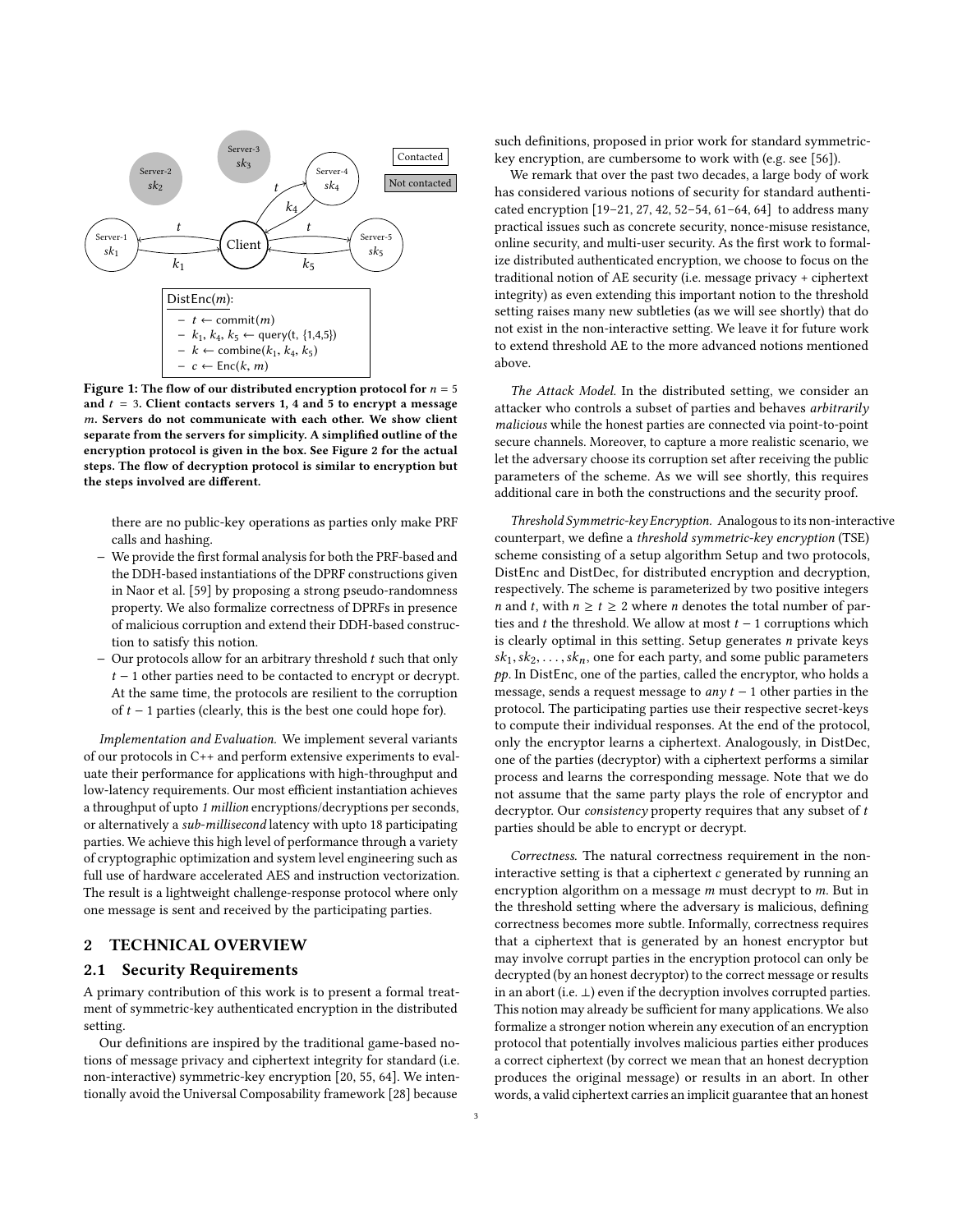decryption/verification will always be successful. Looking ahead, if we do not impose the stronger correctness requirement, our instantiation is significantly faster—since to achieve the stronger form of correctness we need non-interactive zero-knowledge proofs (NIZK) that require more expensive public-key operations.

Message Privacy. As discussed earlier, our definition has two components, message privacy and ciphertext integrity (also called  $authoricity$ ). In the non-interactive case, message privacy is defined via a chosen plaintext attack (CPA) game where the adversary can engage in encryption queries before and after the challenge phase where the challenge stage consists of guessing between the ciphertexts for two adversarially chosen messages.

In the threshold setting, we allow for two types of encryption queries in the message privacy game. First, the adversary can initiate its own encryption queries using messages of its choice and obtain both the final ciphertext as well as the transcripts of the parties it corrupts (and influence their actions during encryption). Second, we allow the adversary to perform indirect encryption queries where it invokes an honest party to initiate an encryption query using an adversary-chosen message and let the adversary learn the ciphertext (despite the fact that the TSE encryption would not necessarily leak the ciphertext to the adversary). This captures scenarios where the application using the service may unintentionally leak ciphertexts to the adversary (e.g. a cloud storage compromise or authentication token leakage). We then observe that this is not sufficient to capture full message privacy in the distributed setting. In particular, even decryption queries initiated by honest parties should preserve message privacy in presence of a malicious adversary who corrupts a subset of parties. Note that this issue does not arise in the non-interactive case where decryption queries always reveal the message. Hence, we allow these indirect decryption queries in our message privacy game and do not reveal the decrypted message to the adversary. In particular, an adversary could provide its challenge ciphertext to such an indirect decryption query and still should not be able to win the message privacy game.

Ciphertext Integrity. In the ciphertext integrity game, the adversary engages in both encryption and decryption queries, and then needs to create a new valid ciphertext (forgery). Several subtleties arise when defining a valid forgery. Let us start with the different types of encryption/decryption queries.

Similar to the message privacy game, both standard and indirect encryption queries are allowed. The ciphertexts resulting from the former are naturally not considered forgeries since the corrupt party is intended to learn it. However, in the indirect case where an honest party initiates the encryption, the security game does not provide the adversary with the resulting ciphertext. As such, the adversary is allowed to output the ciphertext of an indirect encryption query as a valid forgery if it manages to acquire one. Therefore the TSE scheme is required to prevent such attacks by making them unpredictable to him even while actively participating in the protocols.

Interestingly, we allow three types of decryption queries in the ciphertext integrity game. The adversary (i) either makes a standard decryption query where it initiates the decryption using a ciphertext of its choice and learns the decryption and transcripts of all corrupted parties; or (ii) it makes an indirect decryption query where an honest party initiates the decryption query using a ciphertext provided by the adversary; or (iii) makes an indirect decryption query using a ciphertext it does not know but that was previously generated via an indirect encryption protocol initiated by an honest party. The purpose of the third type (called targeted decryption queries) is to ensure that the decryption protocol initiated by an honest party does not leak the computed ciphertext to the adversary if it is the result of an earlier encryption by an honest party. To capture this, we do not count these ciphertexts towards adversary's forgery budget; in particular, the adversary wins the game if it outputs one of them as a forgery. In fact, the only decryption queries that we count towards adversary's forgery budget are of the first type, i.e. those initiated by the adversary itself. See Remark [6.11](#page-9-1) for a more detailed discussion and how even this can be avoided at the cost of more expensive constructions.

One-More Ciphertext Integrity. To define a successful forgery in the usual non-interactive setting, one could just say that the adversary must produce a ciphertext that is different from the ones it receives from the encryption oracle [\[20,](#page-14-15) [55\]](#page-14-16). Alternatively, in the case of unified definitions [\[64\]](#page-14-17), the adversary is restricted from querying the decryption oracle with a ciphertext it received from the encryption oracle[2](#page-3-0) . Unfortunately, one cannot take a similar approach in the distributed setting. If the adversary initiates an encryption session that involves malicious parties, the output of the session (a ciphertext) may not be available to the honest parties even if they are involved. Thus, it is not clear how to explicitly define the ciphertext learned by the adversary and therefore no straightforward way to *prevent* the adversary from claiming such ciphertext as a valid forgery.

To circumvent the problem while keeping the definition simple, we keep track of the *maximum number* of ciphertexts, say  $k$ , the adversary could learn (in an ideal sense) by interacting with honest parties and require that as his forgery, he outputs  $k + 1$  distinct ciphertexts that successfully decrypt. This implies that at least one of the ciphertexts he outputs is a new and valid ciphertext.

### <span id="page-3-1"></span>2.2 Our Generic Construction

We provide a brief overview of our main construction but before doing so, we discuss a few attempts that fail to meet our efficiency or security requirements. A more detailed discussion on the failed attempts can be found in the full version [\[17\]](#page-13-4).

DPRF. All the constructions we discuss in this section use a Distributed Pseudorandom Function (DPRF) as a building block. A DPRF is a distributed analog of a standard PRF. It involves a setup where each party obtains their secret-key and the public parameters. Evaluation on an input is performed collectively by any t parties where  $t \leq n$ ) is a threshold. Importantly, at the end of the protocol, only one special party (evaluator) learns the output. A DPRF should meet two main requirements: (i) consistency: the evaluation should be independent of the participating set, and (ii) pseudorandomness: the evaluation's output should be pseudorandom to everyone else

<span id="page-3-0"></span> $^2$  Under the unified definition, the adversary is supposed to distinguish between two worlds, a 'real' world where access to both encryption and decryption oracle is provided, and an 'ideal' world where the encryption oracle is replaced with one that just returns random bits and the decryption oracle is replaced with one that just returns ⊥.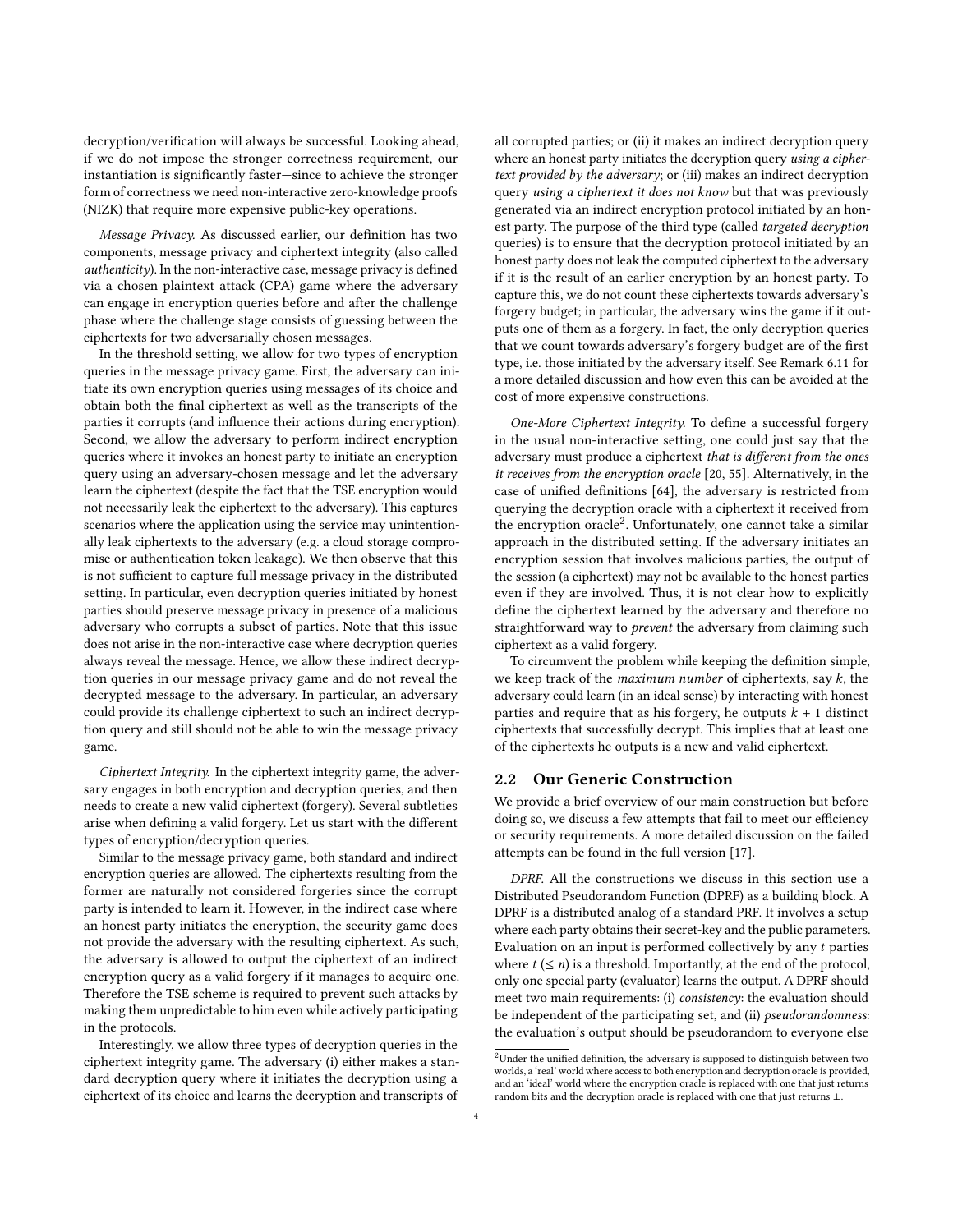but the evaluator even if the adversary corrupts all other  $t - 1$ parties and behaves maliciously.

In the malicious case, one can think of a slightly stronger property, called (iii) correctness, where after an evaluation involving up to  $t - 1$  malicious corruptions, an honest evaluator either receives the correct output or can detect the malicious behavior.<sup>[3](#page-4-0)</sup> Naor et al. [\[59\]](#page-14-13) propose two very efficient (two-round) instantiations of DPRF, one based only on symmetric-key cryptography and another based on the DDH assumption. We provide the first formal proof of security for these constructions under a strong pseudo-randomness requirement. These constructions, however, do not satisfy the correctness definition (against malicious adversaries). Interestingly, we note that the recommended approach of obtaining correctness by applying a NIZK to each message of the protocol runs into a subtle technical issue, and show how to circumvent it by modifying the construction such that the public parameters provide a trapdoor commitment to the secret keys of the parties.

Attempt-0: A four-round protocol. As discussed earlier, our goal is to obtain a two-round protocol where one party sends a message to others and receives a response. But it is helpful to review a first attempt that requires four rounds of interaction and meets all our security requirements. We assume a DPRF scheme is already setup. To encrypt a message  $m$ , parties evaluate the DPRF on a random message  $r$  generated by the encryptor to obtain the output  $w$ . The encryptor then encrypts the message  $m$  using a CPA-secure symmetric-key encryption with w as the secret-key to obtain a ciphertext c. Parties then run the DPRF protocol one more time on  $H(c)$  for a collision-resistance hash function H, such that the encryptor obtains the tag t. Encryptor outputs  $(r, c, t)$  as the output of the encryption protocol. The decryption protocol works as expected by first recomputing and checking  $t$  and then recovering w to decrypt c.

It is worth noting that this construction is reminiscent of the standard encrypt-then-MAC approach for obtaining an authenticated encryption scheme, where in one invocation the DPRF is used to generate a fresh random key for encryption and in the second invocation it is used to compute a MAC on the ciphertext. Note that the encryption protocol requires two sequential calls to the DPRF protocol, hence yielding four rounds of interaction. Interestingly, to obtain a two-round protocol, we need to deviate from this and design a protocol that roughly follows the MAC-then-encrypt paradigm but nevertheless meets our strong notions of security. Next we review two 2-round proposals that fail to achieve our notions.

Failed Attempt-1 [\[59\]](#page-14-13). The first (to the best of our knowledge) proposal for a distributed encryption is due to Naor et al. [\[59\]](#page-14-13) (NPR in short). They propose to (i) first encrypt the message m locally to produce a ciphertext  $e = SE_w(m)$  by a "standard" symmetric-key encryption scheme SE where the key w is chosen freshly at random; (ii) then invoke the DPRF on the input ( $j||e$ ) for the encryptor to obtain  $y$ , where  $j$  is the encryptor's identity; (iii) finally mask the key w with y. The final ciphertext is of the form  $(j, y \oplus w, e)$ . Although this achieves message privacy, it fails to achieve authenticity since the adversary, after obtaining a valid ciphertext as above, can

<span id="page-4-0"></span><sup>3</sup>Looking ahead, our TSE protocol achieves strong authenticity, in which the adversary is involved in the decryption of the forgery, only if the underlying DPRF achieves correctness.

change the key by mauling  $w$  to  $w'$  (and hence maul the ciphertext) and decrypt e with w' to produce a valid message m'. The crux of the problem is in giving the adversary the flexibility to choose the the problem is in giving the adversary the flexibility to choose the encryption key w without any checks or restrictions.

Failed Attempt-2. Another natural approach to construct distributed threshold encryption is to (i) choose a random nonce  $r$ , (ii) compute a DPRF value w on  $(j, r)$  and (iii) use w as a key for a standard authenticated encryption scheme AE to compute  $e = AE_w(m)$ . The final ciphertext is  $(j, r, e)$ . One can easily observe that, although message private, this approach does not suffice for authenticity since an attacker can make a single encryption query to obtain w and use it to encrypt more valid messages without violating the security of the AE scheme.

Note that both attacks discussed above work even in the semihonest setting since the corrupt parties behave honestly in all distributed protocols. In fact, the above attempts fail to achieve even a much weaker notion of authenticity which does not allow decryption queries. See the full version [\[17\]](#page-13-4) for more details.

Our Construction. At a high level, we use a DPRF scheme to generate a pseudorandom keyw that is used to encrypt the message m. But to avoid the recurring problem in the failed attempts above, we need to ensure that an adversary cannot use the same w to generate any other valid ciphertext. To do so, we bind w to the message  $m$  (and the identity of party  $j$ ). One way to achieve that is to use  $(j||m)$  as an input to the DPRF. First, note that it is necessary to put  $j$  inside the DPRF, otherwise a malicious attacker can easily obtain w by replaying the input of the DPRF in a new encryption query and thereby recovering any message encrypted by an honest encryptor. In the protocol we make sure each party checks if a message of the form  $(j, *)$  is indeed coming from party *j*. Second, this does not suffice as it reveals  $m$  to all other parties during the encryption protocols originated by honest parties and as a result fails to achieve even message privacy. To overcome this, we instead input a commitment to  $m$  to the DPRF. The hiding property of the commitment ensures that  $m$  remains secret, and the binding property of the commitment binds w to this particular message. To enable the verification of the decommitment during the decryption, we need to also encrypt the commitment randomness along with m.

This almost works $^4$  $^4$  except that the attacker can still generate valid new ciphertexts by keeping  $m$ , j and  $w$  the same and using new randomness to encrypt  $m$ . We prevent this by making the ciphertext deterministic given  $m$  and  $w$ : we input  $w$  to a pseudorandom number generator to produce a pseudorandom string serving as a "one-time pad" that is used to encrypt  $m$  just by XOR'ing.

To summarize, our final construction can be informally described as follows: (i) the encryptor with identity *j* chooses a random  $\rho$ to compute  $\alpha := \text{Com}(m; \rho)$  where Com is a commitment and sends  $(j, \alpha)$  to the participating parties, (ii) the participating parties then first check if the message  $(j, \alpha)$  is indeed sent by j (otherwise they abort) and then evaluate the DPRF on  $(i||\alpha)$  for the encryptor to obtain the output w, (iii) finally, the encryptor computes  $e =$  $PRG(w) \oplus (m||\rho)$  and outputs the ciphertext  $(j, \alpha, e)$ .

<span id="page-4-1"></span> $4$ In fact this already satisfies a weaker notion of plaintext integrity (see Remark [6.10\)](#page-9-2) since the adversary cannot forge a ciphertext for a new message.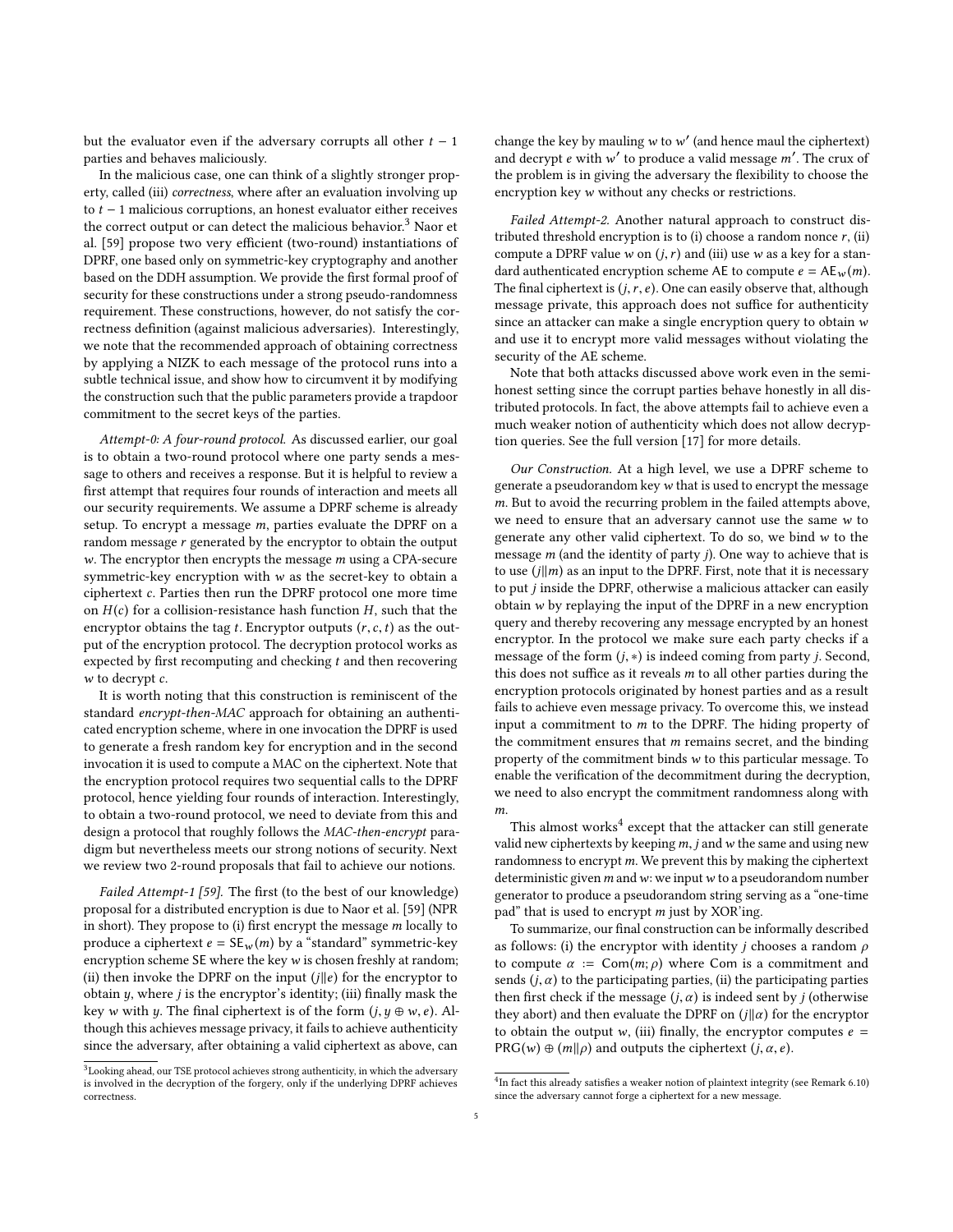In Section [7](#page-9-3) we show that the above construction achieves consistency, message privacy and authenticity (ciphertext integrity) against a malicious adversary who corrupts up to  $t - 1$  parties if the underlying DPRF is consistent and pseudorandom. Moreover, if the underlying DPRF satisfies our correctness definition, then our TSE achieves strong authenticity. Note that given a DPRF, the only assumption required for the transformation is one-way functions.

# <span id="page-5-0"></span>3 RELATED WORK

We briefly discuss several related research directions with similar motivations.

Secret-sharing. Secret-sharing schemes can be used to share the key for symmetric-key encryption among multiple parties, say n. They guarantee that even if up to  $n-1$  parties are compromised, no information about the key is leaked. A popular key management tool called Vault [\[13\]](#page-13-11) takes this approach. It uses Shamir's secret sharing [\[67\]](#page-14-27) to split the master secret key into shards. According to the documentation [\[14\]](#page-13-12), "This allows each shard of the master key to be on a distinct machine for better security." In practice, however, the master secret key is reconstructed from the shards when the Vault server is started, and remains in the memory of several—potentially, very weakly protected—parties for extended periods of time<sup>[5](#page-5-1)</sup>. Certainly, Vault makes it easy for multiple applications or services to share the same key material but, at the same time, does not reduce key exposure in a significant way. Effectively, instead of being stored in a permanent way on multiple parties, the key material lives in memory.

Threshold PKE.. Threshold public-key encryption is a well-studied problem in cryptography [\[29,](#page-14-3) [34–](#page-14-5)[36,](#page-14-6) [43,](#page-14-28) [59,](#page-14-13) [68\]](#page-14-11). Here, the decryption key is shared among a set of parties such that at least a threshold of them are needed to decrypt any ciphertext. In some sense, threshold PKE is an analog of the problem we study here. But as discussed earlier, being a public-key notion, neither the security notions nor the efficiency requirements meet those of symmetric-key applications.

Threshold Pseudorandom Functions. To the best of our knowledge, the only threshold constructions designed for symmetric-key primitives are for pseudorandom functions [\[26,](#page-14-29) [37](#page-14-30)[–40,](#page-14-31) [57,](#page-14-32) [59,](#page-14-13) [60\]](#page-14-33). This line of work is primarily focused on distributed PRFs (DPRF) with security in the standard model or additional properties such as verifiability or key-rotation, but does not provide definitions or constructions for the more general case of symmetric-key encryption. The only exception is the work of Naor et al. [\[59\]](#page-14-13), which also proposes a mechanism for encrypting messages using their DPRF construction. But as we have discussed (c.f. Sec [2.1\)](#page-2-2), their proposal fails to meet our definition of threshold authenticated encryption. Nevertheless, we use Naor et al.'s DPRF constructions as the main building block in our constructions and implementations.

General-purpose MPC. Secure multi-party computation (MPC) allows multiple parties to evaluate a function over their private inputs without revealing anything about their inputs beyond the

function's output. Since its introduction in early 80s, MPC has grown into a rich area with a number of different solutions of various flavors. In the last decade or so, the performance of generalpurpose MPC protocols (which allow arbitrary functions to be computed) has improved substantially in both the two-party and multi-party setting [\[3,](#page-13-13) [7,](#page-13-14) [8\]](#page-13-15).

However, all general-purpose MPC protocols work with a circuit representation of the function which seems to be an overkill to solve our specific problem. Furthermore, the communication complexity of these protocols typically scales linearly with the size of the circuit and the number of parties. Finally, the number of rounds of interactions is often more than two  $\overline{6}$  $\overline{6}$  $\overline{6}$  for all practical MPC instantiations; and the protocols require all pairs of parties to interact. Thus, a general-purpose MPC protocol for evaluating symmetric ciphers such as AES in any encryption mode [\[2,](#page-13-0) [32,](#page-14-34) [51,](#page-14-35) [65\]](#page-14-12) is too expensive of a solution for many applications of distributed symmetric-key encryption. On the other hand, MPC-based solutions are advantageous in scenarios where the desired encryption scheme is fixed and cannot be changed by the application (due to compatibility with other components or a compliance requirement to use standardized schemes such as AES) since MPC can be used to securely compute arbitrary cryptographic functions.

### 4 PRELIMINARIES

In this paper, unless mentioned otherwise, we focus on challengeresponse style two-round protocols: a party sends messages to some other parties and gets a response from each one of them. In particular, the parties contacted need not communicate with each other.

Common notation. Let N denote the set of positive integers. We use  $[n]$  for  $n \in \mathbb{N}$  to denote the set  $\{1, 2, \ldots, n\}$ . A function  $f$ :  $\mathbb{N} \to \mathbb{N}$  is negligible, denoted by negl, if for every polynomial p,  $f(n) < 1/p(n)$  for all large enough values of *n*. We use  $D(x) =: y$ or  $y := D(x)$  to denote that y is the output of the *deterministic* algorithm D on input x. Also,  $R(x) \rightarrow y$  or  $y \leftarrow R(x)$  denotes that  $y$  is the output of the *randomized* algorithm R on input  $x$ . R can be derandomized as  $R(x; r) =: y$ , where r is the explicit random tape used by the algorithm. Finally, we write  $X \sim D_S$  to denote a random variables X that follows a distribution D over a set S. For two random variables X and Y we write  $X \approx_{\text{comp}} Y$  to denote that they are computationally indistinguishable and  $X \approx_{stat} Y$ to denote that they are statistically close. Concatenation of two strings a and b is either denoted by  $(a||b)$  or  $(a, b)$ . Throughout the paper, we use  $n$  to denote the total number of parties,  $t$  to denote the threshold, and  $\kappa$  to denote the security parameter. We make the natural identification between players and elements of  $\{1, \ldots, n\}$ .

We will use Lagrange interpolation for evaluating a polynomial. For any polynomial  $P$ , the *i*-th Lagrange coefficient for a set  $S$ to compute  $P(j)$  is denoted by  $\lambda_{j,i,S}$ . Matching the threshold, we will mostly consider  $(t - 1)$ -degree polynomials, unless otherwise mentioned. In this case, at least  $t$  points on  $P$  are needed to compute any  $P(j)$ .

<span id="page-5-1"></span><sup>&</sup>lt;sup>5</sup>If not the master secret key itself, then at least the encryption key remains in memory. The encryption key encrypts the actual data and the master key encrypts the encryption key. We refer to the documentation for details.

<span id="page-5-2"></span> $^6\text{A}$  recent surge of results [\[23,](#page-14-36) [44–](#page-14-37)[47,](#page-14-38) [58\]](#page-14-14) construct two round MPC protocols. However, these constructions focus mainly on generic feasibility and minimizing assumptions and are far from being practical.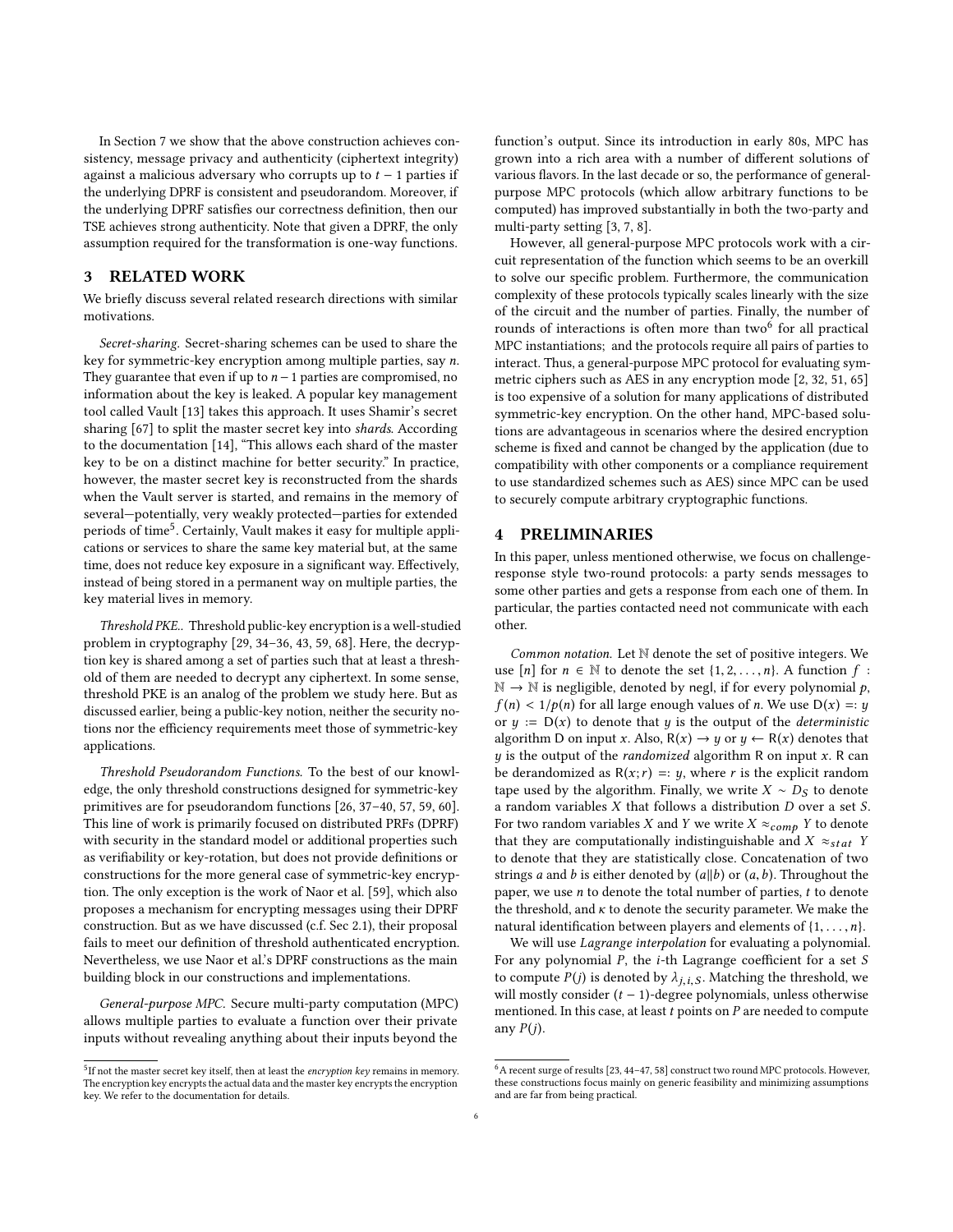*Inputs and outputs.* We write  $[j : x]$  to denote that the value x is private to party *j*. For a protocol  $\pi$ , we write  $[j : z'] \leftarrow \pi([i : [x, y])$   $[i : z] \in \mathbb{R}$  has two private inputs  $x$  $(x, y)$ ],  $[j : z]$ , c) to denote that party *i* has two private inputs *x* and  $y$ ; party *j* has one private input  $z$ ; all the other parties have no private input; c is a common public input; and, after the execution, only *j* receives an output z'. We write  $[i : x_i]_{\forall i \in S}$  or more compactly  $\llbracket x \rrbracket$  to denote that each party  $i \in S$  has a private value x.  $\llbracket \mathbf{x} \rrbracket_S$  to denote that each party *i* ∈ *S* has a private value  $x_i$ .

Network model. We assume that all the parties are connected by point-to-point secure and authenticated channels. We also assume that there is a known upper-bound on the time it takes to deliver a message over these channels.

Adversary model. We allow an adversary to take control of up to  $t$  − 1 parties and make them behave in an arbitrary manner (active/malicious corruption). The set of corrupt parties is not known in advance, but we assume that it does not change during protocol execution (static corruption). We use  $C$  to denote the set of parties under the control of an adversary  $\mathcal{A}$ .

Cryptographic primitives. We need some standard cryptographic primitives to design our protocols. We need a (non-distributed) symmetric-key encryption scheme with algorithms Kgen, Encrypt and Decrypt; a trapdoor commitment scheme with algorithms Setup<sub>com</sub>, Com (that generates commitments), SimSetup and SimOpen; Shamir's secret sharing scheme that takes integers  $n, t, p, s$  and outputs *n* shares of  $s \in \mathbb{Z}_p$  s.t. at least *t* are needed to recover *s*; and, a non-interactive zero-knowledge argument-of-knowledge scheme with algorithms Prove and Verify (that get access to a hash function  $H$  modeled as a random oracle). We define these primitives formally, along with the security properties we desire from them, in the full version [\[17\]](#page-13-4).

# <span id="page-6-2"></span>5 DISTRIBUTED PSEUDO-RANDOM FUNCTIONS: DEFINITIONS

Micali and Sydney introduced the notion of distributed pseudorandom functions in the mid 90s [\[57\]](#page-14-32). A DPRF distributes between  $n$  parties the evaluation of a function  $f$  which is an approximation of a random function, such that only authorized subsets of parties are able to compute f. A party who wants to compute  $f(x)$  sends  $x$  to the parties in an authorized subset and receives information which enables her to find  $f(x)$ . A DPRF must be consistent in the sense that for all inputs  $x$ , all authorized subsets should lead to the same value  $f(x)$ .

A number of constructions and variants have been proposed over the course of more than two decades but they either involve multiple rounds of communication [\[37\]](#page-14-30), extensive interaction [\[38,](#page-14-39) [60\]](#page-14-33), consider only passive corruption [\[26,](#page-14-29) [59\]](#page-14-13), or achieve stronger properties which makes them more expensive [\[39\]](#page-14-40). Several pseudorandomness definitions have also been put forward in the literature, but they are not very formal or general in most cases. There are several attacks that are not explicitly captured by these definitions (though the proposed constructions may be secure against them). First, the adversary is not allowed to choose the set of parties to corrupt based on the public parameters (the only exception we know of is the definition proposed by Boneh et al. [\[26\]](#page-14-29)). Second, it cannot obtain DPRF partial evaluations from honest parties on the

challenge input (up to the threshold). Third, it is not allowed to participate in computing the DPRF on the challenge input, which may help it in distinguishing the true DPRF value from random. (Note that this last attack makes sense only under an active corruption.)

We allow the adversary to do all of the above in the pseudorandomness game, thus obtaining a much stronger security guarantee. Apart from consistency and pseudo-randomness, we also propose a correctness property which ensures that even if corrupt parties are involved in a DPRF computation, they cannot make an honest party output a wrong value.<sup>[7](#page-6-0)</sup> We build on the constructions of Naor et al. [\[59\]](#page-14-13) to obtain these properties from our DPRF instantiations.

Naor et al. [\[59\]](#page-14-13), however, were mainly concerned with DPRF security against semi-honest adversaries. They provide a security definition and two different constructions for such adversaries. They mention briefly that using non-interactive zero-knowledge (NIZK) proofs, one could make their DPRF constructions actively secure. However, they do not give a formal security definition for active security. It turns out that a naive application of NIZK proofs is in fact not sufficient to obtain security against malicious participants. We additionally need trapdoor commitments to satisfy the stronger pseudo-randomness requirement proposed here. Further, the fact that adversaries can obtain DPRF partial outputs on the challenge input and participate in computing the challenge DPRF value makes the proof more intricate.

We now present a formal treatment of DPRF. Similar to NPR [\[59\]](#page-14-13), we use a threshold  $t$  to capture the authorized subsets, i.e., any set of at least  $t$  parties can compute the function  $f$ . Security is provided against any set of up to  $t - 1$  corrupt parties.

<span id="page-6-1"></span>Definition 5.1 (Distributed Pseudo-random Function). A distributed pseudo-random function (DPRF) DP is a tuple of three algorithms (Setup, Eval,Combine) who satisfy a consistency property.

- Setup( $1^k$ , *n*, *t*) → (( $sk_1$ , . . . ,  $sk_n$ ), *pp*). The setup algorithm sensus ( $sk_n$ ,  $sk_n$ ) and public parameters generates *n* secret keys ( $sk_1, sk_2, \ldots, sk_n$ ) and public parameters pp. The *i*-th secret key  $sk_i$  is given to party *i*.<br>Evaluation  $\Rightarrow z$ . The Eval algorithm general
- Eval $(sk_i, x, pp) \rightarrow z_i$ . The Eval algorithm generates pseudo-<br>random shares for a given value Party i computes the *i*-th random shares for a given value. Party i computes the i-th share  $z_i$  for a value x by running Eval with  $sk_i$ , x and pp.
- Combine({(*i*, *z<sub>i</sub>*))<sub>*i*∈S</sub>, *pp*) =: *z*/⊥. The Combine algorithm combines the partial shares  $\{z_1\}$ , a from partias in the set combines the partial shares  $\{z_i\}_{i \in S}$  from parties in the set S to generate a value z. If the algorithm fails, its output is denoted by ⊥.

CONSISTENCY. For any  $n, t \in \mathbb{N}$  such that  $t \leq n$ , all  $((sk_1, \ldots, sk_n), pp)$ generated by Setup( $1^k$ , *n*, *t*), any input *x*, any two sets *S*,  $S' \subset [n]$ <br>of size at least *t* there exists a negligible function negl such that of size at least t, there exists a negligible function negl such that

$$
Pr[Combine(\{(i, z_i)\}_{i \in S}, pp) =
$$

$$
Combine(\{(j, z'_j)\}_{j \in S'}, pp) \neq \bot] \geq 1 - negl(\kappa),
$$

where  $z_i \leftarrow \text{Eval}(sk_i, x, pp)$  for  $i \in S$ ,  $z'_j \leftarrow \text{Eval}(sk_j, x, pp)$  for  $i \in S'$  and the probability is over the randomness used by Eval  $j \in S'$ , and the probability is over the randomness used by Eval.

<span id="page-6-0"></span> ${\rm ^7This}$  is a weaker requirement than robustness for DPRFs which guarantees that an honest party will receive the correct DPRF value. However, Dodis [\[37\]](#page-14-30), for instance, assumes that the set of parties contacted by the honest party includes at least  $t$  honest parties to achieve robustness (and the proposed protocol involves several rounds of communication). We do not make any such assumption. In fact, when the threshold is close to the total number of parties, there may not be enough honest parties to fulfill the condition.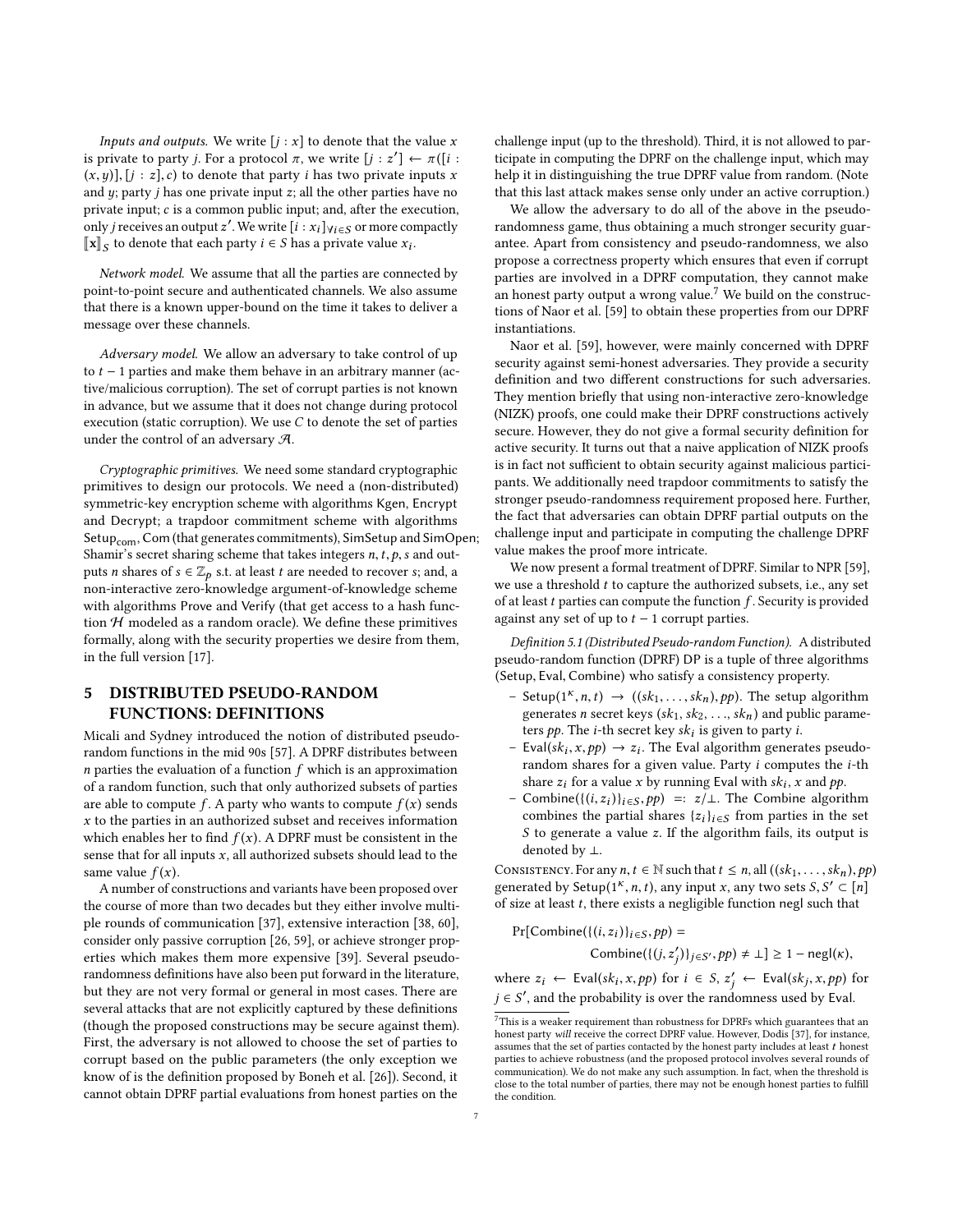A DPRF is pseudorandom if no adversary can guess the PRF value on an input for which it hasn't obtained shares from at least  $t$ parties. It is correct if no adversary can generate shares which lead to an incorrect PRF value. These properties are defined formally in the full version [\[17\]](#page-13-4).

Definition 5.2 (Security of DPRF). Let DP be a distributed pseudorandom function. We say that DP is secure against malicious adversaries if it satisfies the pseudorandomness requirement [\[17,](#page-13-4) Def. 5.3]. Also, we say that DP is strongly-secure against malicious adversaries if it satisfies both the pseudorandomness and correctness [\[17,](#page-13-4) Def. 5.4] requirements.

# 6 THRESHOLD SYMMETRIC-KEY ENCRYPTION: DEFINITIONS

In this section, we introduce threshold symmetric-key encryption (TSE) and formalize notions of correctness, message privacy, and authenticity for such schemes. We start by specifying the algorithms that constitute a TSE scheme.

Definition 6.1 (Threshold Symmetric-key Encryption). A threshold symmetric-key encryption scheme TSE is given by a tuple (Setup, DistEnc, DistDec) that satisfies the consistency property below.

- Setup( $1^k$ , *n*, *t*) → ( $[[\textbf{sk}]]_{[n]}, pp)$ : Setup is a randomized algo-<br>rithm that takes the security parameter as input and outputs rithm that takes the security parameter as input, and outputs *n* secret keys  $sk_1, \ldots, sk_n$  and public parameters *pp*. The *i*-th secret key sk<sub>i</sub> is given to party *i*.<br>Dist**Enc([sk]**<sub>135</sub> [i : m, S], nn)
- DistEnc([sk][<sub>[n]</sub>, [*j* : *m*, *S*], *pp*) → [*j* : *c*/⊥] : DistEnc is a distributed protocol through which a party *i* encrypts a message tributed protocol through which a party j encrypts a message m with the help of parties in a set S. At the end of the protocol, j outputs a ciphertext  $c$  (or  $\perp$  to denote failure). All the other parties have no output.
- DistDec( $[\![\text{sk}]\!]_{[n]}, [\![j]:c, S], pp) \rightarrow [j:m/\bot]$ : DistDec is a distributed protocol through which a party *i* decrypts a ciphertext tributed protocol through which a party j decrypts a ciphertext c with the help of parties in a set S. At the end of the protocol, *j* outputs a message *m* (or  $\perp$  to denote failure). All the other parties have no output.

CONSISTENCY. For any  $n, t \in \mathbb{N}$  such that  $t \leq n$ , all  $(\llbracket \text{sk} \rrbracket_{n}, pp)$ output by Setup(1<sup>k</sup>), for any message m, any two sets S, S<sup>o</sup> C [n]<sup>1</sup><br>euch that  $|S| = |S'| > t$  and any two sets is  $|S| \leq s' \leq S'$  if all the such that  $|S|, |S'| \ge t$ , and any two parties  $j \in S, j' \in S'$ , if all the parties behave honestly then there exists a negligible function negli parties behave honestly, then there exists a negligible function negl such that

$$
\Pr\left[\left[j':m\right] \leftarrow \text{DistDec}(\llbracket \textbf{sk} \rrbracket_{[n]}, \llbracket j':c, S'\rrbracket, pp) \mid \right]
$$
\n
$$
\left[j:c\right] \leftarrow \text{DistEnc}(\llbracket \textbf{sk} \rrbracket_{[n]}, \llbracket j:m, S\rrbracket, pp)\right] \ge 1 - \text{negl}(\kappa),
$$

where the probability is over the random coin tosses of the parties involved in DistEnc and DistDec.

Definition 6.2 (Security of TSE). Let TSE be a threshold symmetrickey encryption scheme. We say that TSE is (strongly)-secure against malicious adversaries if it satisfies the (strong)-correctness (Def. [6.4\)](#page-7-0), message privacy (Def. [6.6\)](#page-8-0) and (strong)-authenticity (Def. [6.8\)](#page-8-1) requirements.

In the security requirements that follow, the adversary is allowed to make encryption and decryption queries. In a query, it will specify a special party j who will initiate the protocol, a set of parties whom  $j$  will contact, and the input of  $j$  (message or ciphertext). The protocol will be executed as one would expect: challenger will play the role of all parties not in the control of adversary and exchange messages with it on their behalf. If  $j$  is honest, then challenger will initiate the protocol, otherwise, the adversary will initiate it. For 2-round protocols, the interaction between the challenger and adversary will be quite simple. If  $j$  is honest, then the challenger will send every message intended for a corrupt party to the adversary on behalf of j and wait to get a response from it. Challenger will then combine the response together with the response of honest parties (which it generates itself) to get the final output. On the other hand, when  $j$  is corrupt, the challenger is just supposed to respond to the messages that adversary sends to the honest parties.

From here on, we will not be explicit about the details of a protocol execution. We will just state that an instance of encryption or decryption protocol is run when adversary requests for it. Also note that although all the games below have separate encryption and decryption phases, this is only to make the definitions easy to read. The adversary is not restricted in this sense and can alternate between encryption and decryption queries.

Remark 6.3 (Relation with standard definitions). Note that our security notion can also be thought of as a generalization of standard (non-interactive) authenticated encryption. In particular, setting  $n = 1$  and  $t = 0$  one gets standard CPA-security from our message privacy definition (Def. [6.6\)](#page-8-0) and standard ciphertext integrity from our authenticity definition (Def. [6.8\)](#page-8-1).

#### 6.1 Correctness

A TSE scheme is correct if whenever  $Distance$  outputs a ciphertext  $c$ for an input message  $m$  (i.e., it does not fail), then DistDec outputs either *m* or  $\perp$  when run with *c* as input. An adversary should not be able to influence the decryption protocol to produce a message different from m. We also consider strong-correctness which additionally requires that c should only decrypt to m (not even  $\perp$ ) when decryption is performed honestly.

<span id="page-7-0"></span>Definition 6.4 (Correctness). A TSE scheme TSE := (Setup, DistEnc, DistDec) is *correct* if for all PPT adversaries  $A$ , there exists a negligible function negl such that the following game outputs 1 with probability at least  $1 - \text{negl}(\kappa)$ .

- − *Initialization*. Run Setup(1<sup>*K*</sup>) to get ([[sk][<sub>[n]</sub>, *pp*). Give *pp* to  $\mathcal{A}$ A.
- <sup>−</sup> Corruption. Receive the set of corrupt parties C from <sup>A</sup>, where  $|C| < t$ . Give the secret-keys  $\{sk_i\}_{i \in C}$  of these parties to  $\mathcal{A}$ .
- − *Encryption.* Receive (Encrypt, *j*, *m*, *S*) from  $\mathcal{A}$  where  $j \in S \setminus C$ and  $|S| \geq t$ . Initiate the protocol Distenc from party j with inputs *m* and *S*. If *j* outputs  $\bot$  at the end, then output 1 and stop. Else, let c be the output ciphertext.
- − Decryption. Receive (Decrypt,  $j^7$ ,  $S'$ ) from A where  $j' \in S' \setminus C$ <br>and  $|S'| > t$ . Initiate the protocol Dist Dec from party i' with and  $|S'| \ge t$ . Initiate the protocol DistDec from party j' with<br>inputs  $c S'$  and on inputs  $c, S'$  and  $pp$ .<br>Output Output 1 if
- <sup>−</sup> Output. Output <sup>1</sup> if and only if j ′ outputs m or <sup>⊥</sup>.

A strongly-correct TSE scheme is a correct TSE scheme but with a different output step. Specifically, output 1 if and only if:

− If all parties in  $S'$  behave honestly, then  $j'$  outputs  $m$ ; or,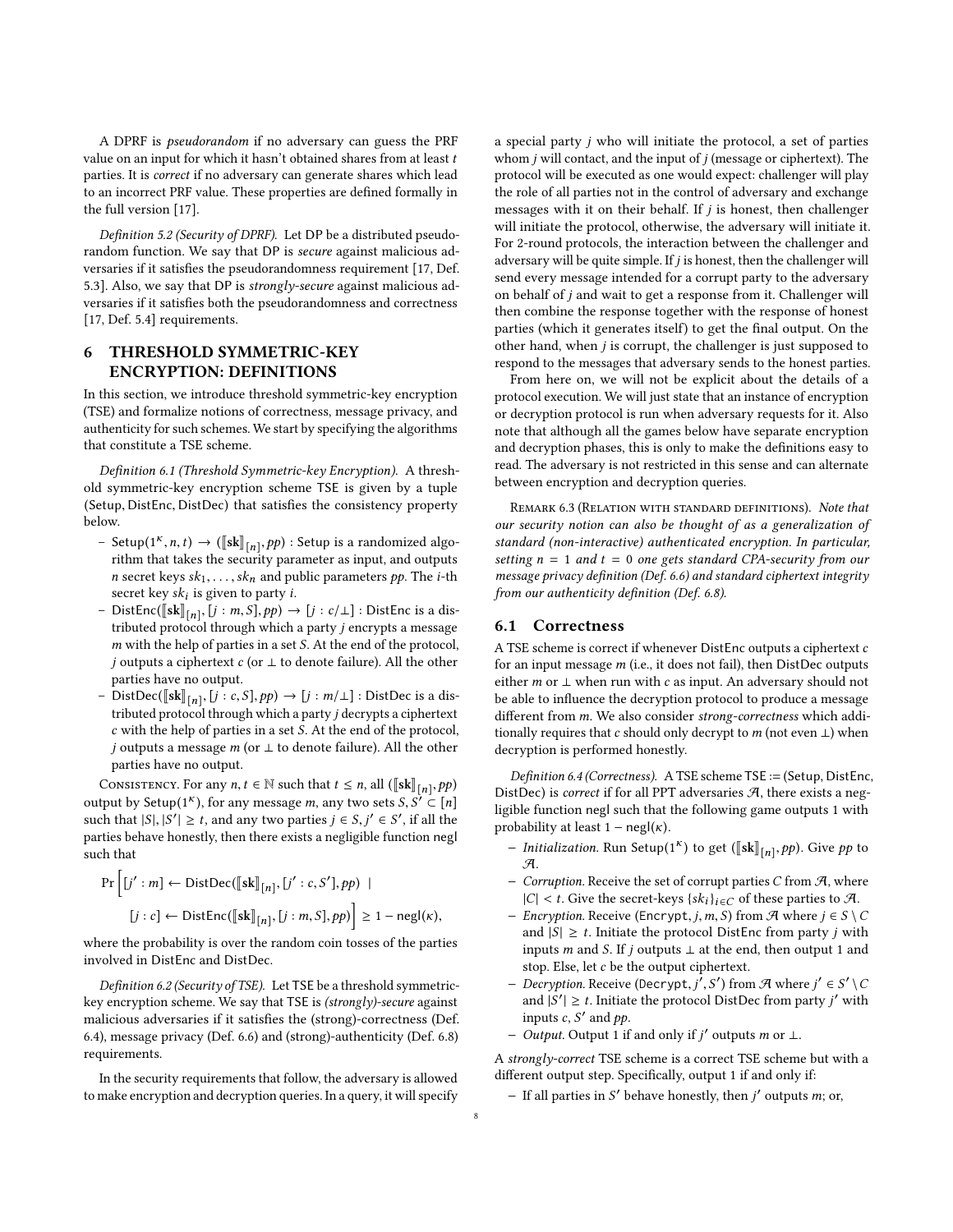− If corrupt parties in S' deviate from the protocol, then j' out-<br>puts m or  $\pm$ puts *m* or  $\perp$ .

Remark 6.5 (Correctness for different applications). In applications like key management, ciphertexts generated at some point may be decrypted much later when the plaintext is no longer available. In such cases, malformed ciphertexts must be immediately detected, hence strong correctness is needed. In applications like network authentication (Kerberos) or IoT-based payments where ciphertexts are typically decrypted shortly after encryption, the weaker notion of TSE suffices. In such cases, the outcome of decryption is known immediately and, if it is a failure, one can run another encryption session with a different set of parties.

### 6.2 Message privacy

We allow for two types of encryption queries in the message privacy game: 1) the adversary can initiate an encryption session to obtain both the final ciphertext as well as the transcripts of the parties it corrupts. 2) it can make an indirect encryption query where it invokes an honest party to initiate an encryption session using a message of its choice. To make the definition stronger, we provide the ciphertext output by the honest party to the adversary.

However, this alone is not sufficient to capture full message privacy in the distributed setting. A decryption session initiated by an honest party on any ciphertext of adversary's choice (including the challenge) should not reveal what the decrypted message is either. Thus, we must allow the adversary to make such queries as well.

<span id="page-8-0"></span>Definition 6.6 (Message privacy). A TSE scheme TSE := (Setup, DistEnc, DistDec) satisfies message privacy if for all PPT adversaries  $A$ , there exists a negligible function negl such that g

$$
Pr [MsgPriv_{TSE, \mathcal{A}}(1^{\kappa}, 0) = 1] -
$$

$$
Pr [MsgPriv_{TSE, \mathcal{A}}(1^{\kappa}, 1) = 1]
$$

where MsgPriv is defined below.

$$
\underbrace{\mathsf{MsgPriv}_{\mathsf{TSE}, \mathcal{A}}(1^{\kappa}, b)}.
$$

− *Initialization*. Run Setup(1<sup>*k*</sup>, *n*, *t*) to get ( $\left[$ s**k** $\right]$ <sub>[*n*]</sub>, *pp*). Give *pp* to  $\mathcal{A}$ to A.

 $\left|\right| \leq$  negl( $\kappa$ ),

- <sup>−</sup> Corruption. Receive the set of corrupt parties C from <sup>A</sup>, where  $|C| < t$ . Give the secret keys  $\{sk_i\}_{i \in C}$  of these parties to  $\mathcal{A}$ .
- − Pre-challenge encryption queries. In response to A's encryption query (Encrypt, *j*, *m*, *S*), where  $j \in S$  and  $|S| \ge t$ , run an instance of the protocol DistEnc with  $\mathcal{A}^8$  $\mathcal{A}^8$ . If  $j \notin C$ , then party i initiates the protocol with inputs m and S, and the output of  $j$  initiates the protocol with inputs  $m$  and  $S$ , and the output of *j* is given to  $A$ . Repeat this step as many times as  $A$  desires.
- − Pre-challenge indirect decryption queries. In response to A's decryption query (Decrypt, *j*, *c*, *S*), where  $j \in S \setminus C$  and  $|S| \ge t$ , party  $j$  initiates DistDec with inputs  $c$  and  $S$ . Repeat this step as many times as  $A$  desires.
- − Challenge. A outputs (Challenge,  $j^*$ ,  $m_0$ ,  $m_1$ ,  $S^*$ ) where  $|m_0| = |m_1|$ ,  $i^* \in S^* \setminus C$  and  $|S^*| > t$ . Initiate the protocol DistEnc  $|m_1|, j^{\star} \in S^{\star} \setminus \hat{C}$  and  $|S^{\star}| \geq t$ . Initiate the protocol Distenction party  $i^{\star}$  with inputs  $m_1$  and  $S^{\star}$  Give  $C^{\star}$  (or 1) output from party  $j^*$  with inputs  $m_b$  and  $S^*$ . Give  $c^*$  (or  $\perp$ ) output<br>by  $j^*$  as the challenge to  $\mathcal A$ by  $j^*$  as the challenge to  $\mathcal{A}$ .
- − Post-challenge encryption queries. Repeat pre-challenge encryption phase.
- − Post-challenge indirect decryption queries. Repeat pre-challenge decryption phase.
- <sup>−</sup> Guess. Finally, <sup>A</sup> returns a guess b ′ . Output b ′ .

REMARK 6.7. When DistEnc is run in the challenge phase with j\* to output ⊥. The definition above ensures that the probability that  $S<sup>★</sup> \cap C ≠ ∅$ , corrupt parties can easily cause the protocol to fail, leading this happens cannot depend on the message  $m_b$ .

#### 6.3 Authenticity

As discussed in the overview section (Section [2.1\)](#page-2-2), we cannot directly generalize the standard (non-interactive) authenticity definition to our setting for multiple reasons. First, the ability to make decryption queries gives additional power to the adversary. Second, ciphertexts generated in indirect encryption and decryption queries should remain unpredictable to the adversary or else they would enable successful forgeries. Thus, the definition we present below departs significantly from the non-interactive version.

In the definition, the variable  $q$  captures the minimum number of honest parties an adversary must contact in order to get enough information to generate one ciphertext. The variable ct counts the total number of times honest parties are contacted in encryption/decryption protocols initiated by corrupt parties. Thus, the definition requires that an efficient adversary should only be able to produce  $\lfloor ct/g \rfloor$  ciphertexts at the end of the game.

We present two variants of the definition. In the first notion, the forged ciphertexts output by an adversary at the end of the game are decrypted in an honest manner, i.e., all the parties involved in decryption follow the protocol. On the other hand, our stronger authenticity notion allows the adversary to influence the decryption process. A forged ciphertext that may otherwise not decrypt successfully, could be decryptable if corrupt parties manipulate their responses. Thus, there could be ciphertexts that are valid forgeries in the strong authenticity game but not in the standard one.

Recall that a targeted decryption query provides a way for an adversary to ask an honest party to initiate a decryption session on a ciphertext that was previously generated by some honest party, since such a ciphertext may not be available to the adversary. Just as in regular encryption/decryption sessions initiated by honest parties, the counter ct is not updated in a targeted decryption session because we want to capture that the adversary does not get any useful information towards generating new ciphertexts in such a session.

<span id="page-8-1"></span>Definition 6.8 (Authenticity). A TSE scheme TSE := (Setup, DistEnc, DistDec) satisfies *authenticity* if for all PPT adversaries  $A$ , there exists a negligible function negl such that<br>  $Pr[\text{AUTH}_{\text{TF}} \ a(1^{\text{K}}) = 1]$ 

$$
\Pr\left[\text{AUTH}_{\text{TSE},\mathcal{A}}(1^{\kappa})=1\right]\leq \text{negl}(\kappa),
$$

where AUTH is defined below.

$$
\overline{\text{AUTH}_{\text{TSE},\mathcal{A}}(1^{\kappa})}:
$$

− *Initialization*. Run Setup(1<sup>*K*</sup>, *n*, *t*) to get ([ $\left[\text{sk}\right]_{[n]}, pp$ ). Give *pp* to  $\mathcal{A}$  Initialize a counter  $ct := 0$  and an ordered list  $I_{\text{max}} := \emptyset$ to A. Initialize a counter ct := 0 and an ordered list  $L_{\text{ctxt}}$  := 0. Below, we assume that for every query, the  $(j, S)$  output by  $\mathcal{A}$ are such that  $j \in S$  and  $|S| \geq t$ .

<span id="page-8-2"></span> $8$ Note that  $j$  can be either honest or corrupt here. So both types of encryption queries are captured.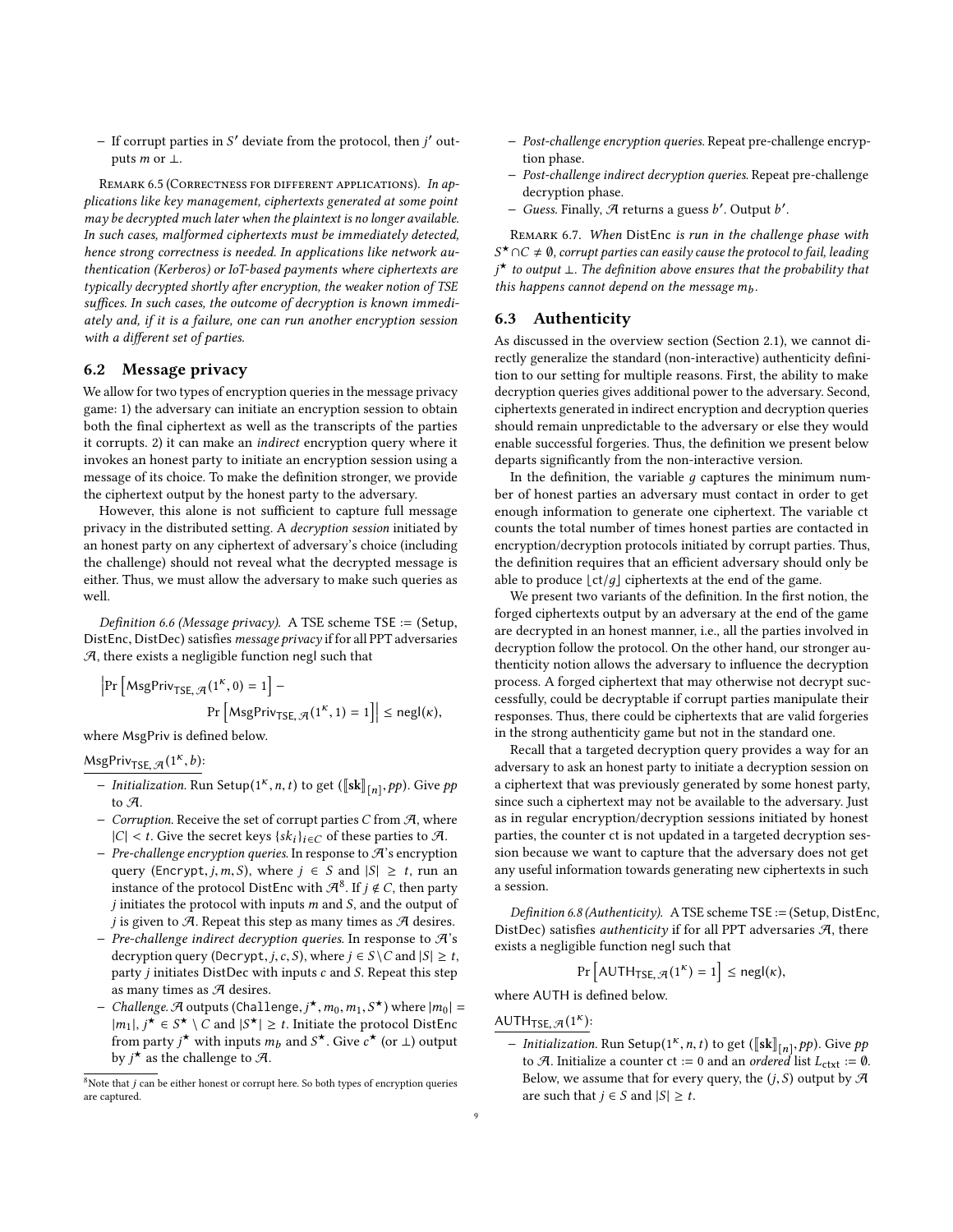- <sup>−</sup> Corruption. Receive the set of corrupt parties C from <sup>A</sup>, where  $|C| < t$ . Give the secret keys  $\{sk_i\}_{i \in C}$  of these parties to A. Define the gap between the threshold and the number of corrupt parties as  $q := t - |C|$ .
- <sup>−</sup> Encryption queries. On receiving (Encrypt, j,m, S) from <sup>A</sup>, run the protocol DistEnc with m, S as the inputs of *j*. If  $j \in C$ , increment ct by  $|S \setminus C|$  (number of honest parties in *S*). Else, append the ciphertext output by  $j$  to  $L_{\text{ctxt}}$ .
- Decryption queries. On receiving (Decrypt, j, c, S) from  $A$ , run the protocol DistDec with c, S as the inputs of j. If  $j \in C$ , increment ct by  $|S \setminus C|$ .
- Targeted decryption queries. On receiving (TargetDecrypt,  $j, \ell, S$ ) from  $\mathcal A$  for some  $j \in S \setminus C$ , run DistDec with c, S as the inputs of *j*, where *c* is the  $\ell$ -th ciphertext in  $L_{\text{ctxt}}$ .
- − *Forgery*. Let  $k := \lfloor ct/g \rfloor$ . A outputs  $((j_1, S_1, c_1), (j_2, S_2, c_2), ...,$  $(j_{k+1}, S_{k+1}, c_{k+1})$  such that  $j_1, \ldots, j_{k+1} \notin C$  and  $c_u \neq c_v$  for every any  $u \neq v \in [k + 1]$  (ciphertexts are not repeated). For every  $i \in [k+1]$ , run an instance of DistDec with  $c_i$ ,  $S_i$  as the input of party i. In that instance all parties in S: behave bonestly of party  $j_i$ . In that instance, all parties in  $S_i$  behave honestly.<br>Output 0 if any is outputs the decoupout 1 Output 0 if any  $j_i$  outputs  $\perp$ ; else output 1.

A TSE scheme satisfies strong-authenticity if it satisfies authenticity but with a slightly modified AUTH: In the forgery phase, the restriction on corrupt parties in  $S_i$  to behave honestly is removed (for all  $i \in [k+1]$ ).

Remark 6.9 (Authenticity for different applications). When protecting data at rest, an application may require that both encryption and decryption are distributed. If adversary can also interfere with decryption, the stronger version of authenticity should be used. In case of authentication tokens generated for an external service, the decryption is likely to be performed by a third party who holds the full key in a secure environment. Hence, the weaker notion of authenticity may suffice.

As we will see later, our TSE construction requires a stronger property from the underlying DPRF to achieve the stronger form of authenticity and as a result require the use of zero-knowledge proofs, but the normal form of authenticity can be achieved without it.

<span id="page-9-2"></span>REMARK 6.10 (INTEGRITY OF PLAINTEXTS). In the non-interactive setting for authenticated encryption, a weaker form of INT-CTXT, called integrity of plaintexts (INT-PTXT) [\[20\]](#page-14-15), has also been studied. If a forged ciphertext decrypts to a message encrypted earlier by the adversary, then it is not considered a valid forgery in the INT-PTXT game. One can also weaken our authenticity definition in a similar fashion: a sequence of  $\ell$  forgeries would be accepted only if they decrypt to  $\ell$  unique messages. See Lemma [7.4](#page-10-0) for how this notion comes up in the distributed setting.

<span id="page-9-1"></span>Remark 6.11 (Updating counter for decryption). In our current authenticity definitions, we increment the counter ct only for decryption queries initiated by the adversary (not for indirect or targeted queries), implying that a ciphertext the adversary could deduce from such an interaction is not considered a successful forgery. Though it may seem at first that we are increasing the attack surface (note that direct encryption queries are already counted towards this), the extra information leakage may not make a significant difference in practice, especially when applications restrict and/or log who initiates decryption and what can be decrypted by whom.

One can modify our construction to satisfy an even stronger notion where even decryption queries initiated by the adversary are not counted towards its forgery budget. For example, in parallel to evaluating the DPRF on j $\|\alpha$ , a threshold signature on the same input can be computed. Then, during decryption, parties first check the validity of the signature before responding with their partial share of the DPRF value. However, adding an invocation of a threshold signature scheme to DiSE would be a significant overhead and would eliminate the possibility of a symmetric-key only solution.

# <span id="page-9-3"></span>7 OUR CONSTRUCTION: DiSE

In this section, we put forward our main construction DiSE, based on any DPRF. A full description of the construction is provided in Figure [2.](#page-9-0) (See Section [2.2](#page-3-1) for an overview.) We prove that if the DPRF is (strongly) secure, then DiSE is (strongly) secure too.

#### <span id="page-9-0"></span>Ingredients:

- $-$  An  $(n, t)$ -DPRF protocol DP := (DP. Setup, Eval, Combine) (Def. [5.1\)](#page-6-1).
- − A pseudorandom generator PRG of polynomial stretch.
- <sup>−</sup> A commitment scheme Σ :<sup>=</sup> (Σ.Setup, Com).

Setup(1<sup>*k*</sup>, *n*, *t*)  $\rightarrow$  ([sk][<sub>n]</sub>, *pp*]: Run DP.Setup(1<sup>*k*</sup>, *n*, *t*) to get  $((rk_1, \ldots, rk_n), pp_{DP})$  and  $\Sigma$ . Setup(1<sup>k</sup>) to get  $pp_{com}$ . Set  $sk_i := rk_i$  for  $i \in [n]$  and  $kn := (nn, nh)$ .  $i \in [n]$  and  $pp := (pp_{DP}, pp_{com})$ .

DistEnc([[sk][<sub>n]</sub>, [*j* : *m*, *S*], *pp*)  $\rightarrow$  [*j* : *c*/ $\perp$ ]: To encrypt a message *m* with the help of parties in  $S$ :

- $−$  Party *j* computes  $α := \text{Com}(m, pp_{\text{com}}; ρ)$  for a randomly chosen  $ρ$ and sends  $\alpha$  to all parties in S.
- − For every  $i \in S$ , party  $i$  runs Eval( $sk_i$ ,  $j||α, pp$ ) to get  $z_i$ , and sends it to party  $i$ . it to party j.
- − Party *j* runs Combine({(*i*,  $z_i$ )}<sub>*i*∈S</sub>, *pp*) to get w or ⊥. In the latter case it outputs + Otherwise *it* computes  $e = \text{PRC}(w) \oplus (m||q)$  and case, it outputs  $\bot$ . Otherwise, it computes  $e := \text{PRG}(w) \oplus (m||\rho)$  and then outputs  $c := (j, \alpha, e)$ .

DistDec([[sk][<sub>[n]</sub>, [*j'* : *c*, *S*], *pp*)  $\rightarrow$  [*j'* : *m*/ $\perp$ ]: To decrypt a ciphertext *c* with the help of parties in  $S$ :

- − Party *j'* first parses *c* into (*j*, *α*, *e*). Then it sends *j* ||*α* to all the parties in S in S.
- − For  $i \in S$ , party i receives x and checks if it is of the form  $j^* \parallel \alpha^*$ <br>for some  $i^* \in [n]$  If not then it sonds | to party i<sup>t</sup> Else it rung for some  $j^*$  ∈ [n]. If not, then it sends ⊥ to party j'. Else, it runs<br>Eval(sk, x, an) to get z, and sends it to party j'. Eval(s $k_i$ , x, pp) to get  $z_i$ , and sends it to party j'.<br>Party i' runs Combine(((i, z,)), s, pp) to get w
- − Party j' runs Combine({(*i*,  $z_i$ )}<sub>i∈S</sub>, pp) to get w or ⊥. In the latter case, it outputs  $\vdash$  Otherwise, it computes  $m||_Q = \text{PPC}(w) \oplus q$  and case, it outputs ⊥. Otherwise, it computes  $m \mid \rho := \text{PRG}(w) \oplus e$  and checks if  $\alpha = \text{Com}(m, pp_{\text{com}}; \rho)$ . If the check succeeds, it outputs m; otherwise, it outputs ⊥.

Figure 2: DiSE: our threshold symmetric-key encryption protocol.

Theorem 7.1. The TSE scheme DiSE of Figure [2](#page-9-0) is (strongly)-secure if the underlying DPRF DP is (strongly)-secure.

PROOF. The proofs of consistency and correctness are not hard to observe and deferred to the full version [\[17\]](#page-13-4).

LEMMA 7.2 (STRONG-CORRECTNESS). If DP satisfies the correctness property, then DiSE is a strongly-correct TSE scheme.

PROOF. For a TSE scheme to be strongly-correct, we also need that if all the parties involved in decryption behave honestly, then a ciphertext  $c := (j, \alpha, e)$ , where  $e := \text{PRG}(w) \oplus (m||\rho)$ , generated by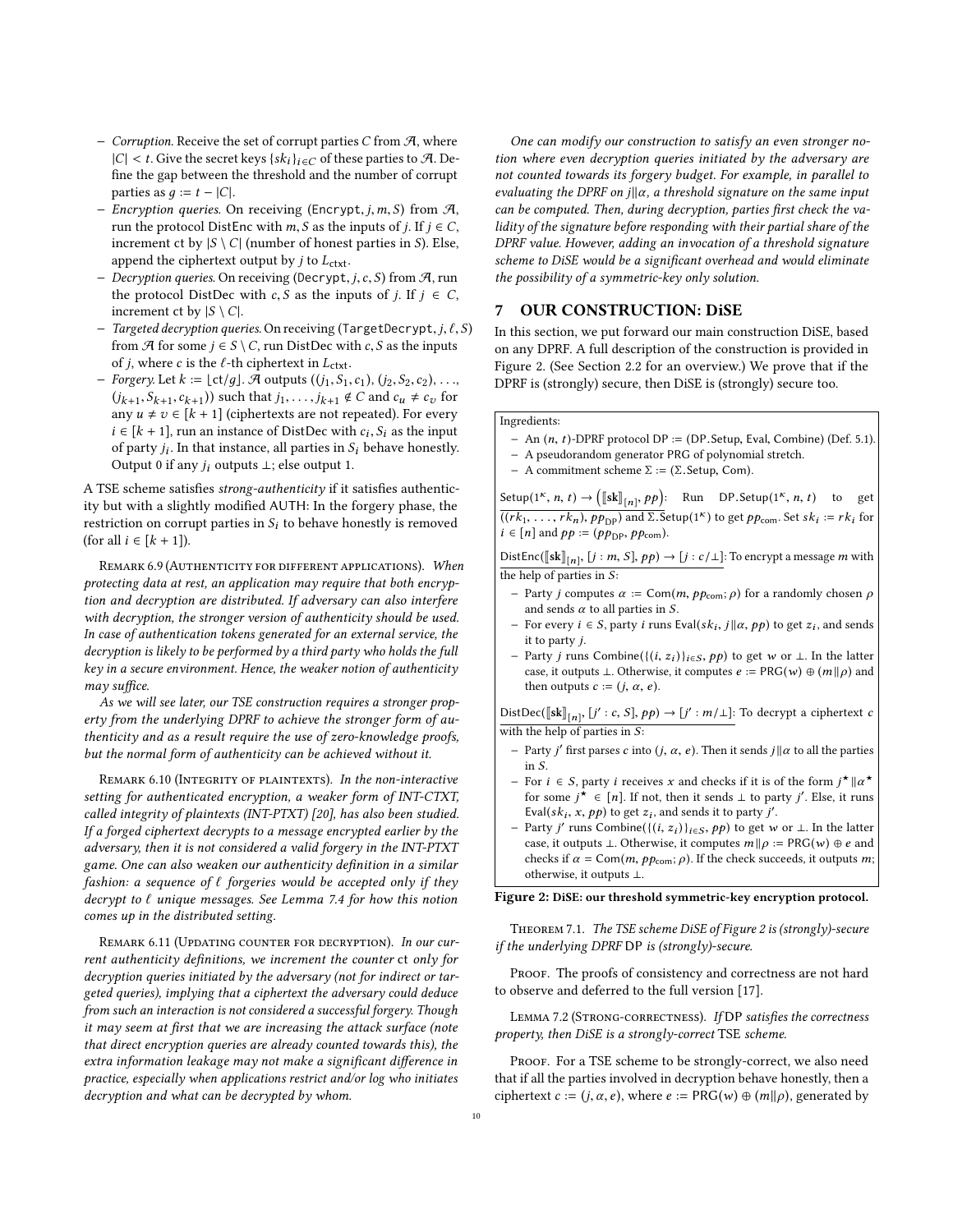an honest party (possibly involving some corrupt parties) should decrypt to the right message with high probability. Now the correctness property of DP guarantees that if all the parties involved in decryption are honest w' obtained through Combine during<br>decryption will be the same as the w obtained during encryption decryption will be the same as the w obtained during encryption except with negligible probability (as the input to the DPRF is the same  $j||\alpha$ ). Therefore, PRG(w')  $\oplus e$  in the last step of decryption<br>would give PBG(w')  $\oplus$  PBG(w)  $\oplus$  (ml|o) = ml|o would give  $PRO(w') \oplus PRO(w) \oplus (m||\rho) = m||\rho$ .

For the following three lemma, we provide a sketch here and defer formal proofs to the full version [\[17\]](#page-13-4).

Lemma 7.3 (Message privacy). If DP is a secure DPRF, then DiSE is a message-private TSE scheme.

PROOF SKETCH. The challenge ciphertext  $c^*$  has the form (*j*<br>where  $e^* = \text{PRG}(w^*) \oplus (m, ||\alpha^*) \cdot \alpha^* = \text{Com}(m, m)$ PROOF SKETCH. The challenge cipheriext c has the form (*j*, *a*, *e*)<br>where  $e^* = \text{PRG}(w^*) \oplus (m_b || \rho^*)$ ,  $a^* = \text{Com}(m_b, pp_{\text{com}}; \rho^*)$  and<br> $w^*$  is the output of DPRE DP on  $i^* || \alpha^*$ . One can think about the  $m = \frac{m}{2}$  with PRG as a symmetric-key encryption using a stream  $\star$  is the output of DPRF DP on  $j^{\star}||a^{\star}$ . One can think about the origins with PBG as a symmetric-key encryption using a stream cipher. So, an adversary  $\mathcal A$  will find it computationally hard to guess *b* if  $w^*$  is indistinguishable from random. The pseudoran-<br>domness property of DP ensures this as long as  $\mathcal{F}$  has no way of domness property of DP ensures this as long as  $A$  has no way of evaluating the DPRF on  $j^*||\alpha^*$  itself. (Note that  $\alpha^*$  does not reveal<br>information about  $m_i$ , due to the biding property of  $\Sigma$ ) information about  $m_b$  due to the hiding property of Σ.)

If a corrupt party initiates an encryption protocol, then  $A$  can learn j∥α<sup>\*</sup> for any j because  $\alpha^*$  is not hidden from it, but j would never be equal to  $j^*$  since  $j^*$  is an honest party. On the other hand, even if  $\mathcal A$  asks party  $j^*$  to initiate encryption,  $j^*$  would compute DPRF on a value  $\alpha \neq \alpha^*$  due to the binding property of  $\Sigma$ . As a result no matter how an encryption query is crafted  $\mathcal{A}$  cannot result, no matter how an encryption query is crafted,  $A$  cannot compute the DPRF on  $j^{\star}||a$ <sup>⋆</sup>. □

<span id="page-10-0"></span>LEMMA 7.4 (AUTHENTICITY). If DP is a secure DPRF, then DiSE is a TSE scheme that satisfies authenticity.

PROOF SKETCH. Among the forged ciphertexts output by adversary, suppose there are two ciphertexts  $c_1$ ,  $c_2$  ( $c_1 \neq c_2$ ) with the same j and commitment  $\alpha$ . When these two are decrypted with possibly different sets of parties, the DPRF value recovered would be the same due to the consistency property of DP (it is assumed that all parties involved in decryption behave honestly). As a result,  $(m_1, \rho_1)$  and  $(m_2, \rho_2)$  recovered from  $c_1$  and  $c_2$ , respectively, would be different. Due to the binding property of  $\Sigma$ ,  $\alpha$  cannot be a commitment to both. Hence, decryption of at least one of  $c_1$ ,  $c_2$  fails, and AUTH outputs 0. Therefore, if an adversary must succeed, each of the  $k + 1$  ciphertexts must have unique  $(j, \alpha)$ .

Recall that a valid adversary is allowed to contact honest parties strictly less than  $k \cdot q$  number of times. So one can find at least one  $(j, \alpha)$  among the forged ciphertexts for which adversary has not contacted  $g$  parties. Due to the pseudorandomness property of DP, the adversary does not know the value of DPRF on  $(j, \alpha)$ . Hence, it can not produce a valid ciphertext with it.

Note that if parties involved in the decryption of forged ciphertexts are allowed to act maliciously, we cannot invoke DPRF's consistency property. However, the adversary would still not be able to make sure that  $c_1$ ,  $c_2$  decrypt successfully to two distinct messages because the commitment is binding. Thus, DiSE can be shown to satisfy a strong notion of an INT-PTXT-style definition in the distributed setting (see Remark [6.10\)](#page-9-2).  $\square$ 

#### LEMMA 7.5 (STRONG-AUTHENTICITY). If DP is a strongly-secure DPRF, then DiSE is a TSE scheme that satisfies strong-authenticity.

PROOF SKETCH. Strong authenticity gives additional power to the adversary. In the decryption of forged ciphertexts, corrupt parties can deviate from the protocol arbitrarily. Thus, unlike above, consistency of DP alone would not suffice. Using both consistency and correctness though, one can argue that even if  $c_1$ ,  $c_2$  are decrypted with different sets of parties, the recovered DPRF values  $w_1$ ,  $w_2$  are either the same or  $\perp$ . In the latter case, AUTH clearly outputs 0, and, in the former, it outputs 0 for the same reason as above.

The rest of the proof is similar to the one for weak-authenticity with some minor changes in how the pseudorandomness guarantee is reduced to authenticity.  $\Box$ 

Remark 7.6 (Key-management application). As discussed in the introduction (c.f. Section [1\)](#page-0-0), a main motivation of this work is to strengthen the security of key-management applications like Hashicorp Vault [\[13\]](#page-13-11). For such applications, DiSE should be viewed as distributing the role of the key-manager itself. Multiple servers would keep shares of the master secret key (which is used to encrypt various types of secrets) and know about each other's identity. Clients of the key-management application would need to authenticate via a separate mechanism.

#### <span id="page-10-1"></span>8 DPRF INSTANTIATIONS

In this section, we revisit the distributed pseudo-random function (DPRF) constructions of Naor, Pinkas, and Reingold [\[59\]](#page-14-13) (henceforth NPR) and study the properties defined in Section [5.](#page-6-2)

NPR proposed two different instantiations of DPRF, one based on the decisional Diffie-Hellman assumption (DDH) and another based on any PRF. They showed that their constructions are secure against semi-honest adversaries, and briefly discussed how the first construction (DDH-based) could be extended to the malicious setting. Below, we present the two instantiations in their original form, and show that both achieve our pseudorandomness requirement against malicious adversaries. As discussed in Section [5,](#page-6-2) our definition captures several attacks that were not considered before. Thus, the proofs require significantly more care. Further, building on the idea mentioned in NPR, we strengthen the DDH-based construction with a NIZK proof (specifically, Schnorr's proof [\[31,](#page-14-41) [66\]](#page-14-42) via the Fiat-Shamir transform [\[41\]](#page-14-43)) to obtain strong security. However, it turns out that in addition to the application of NIZKs, we need to use trapdoor commitments to commit to secret key shares of parties in order to achieve our stronger pseudorandomness property. We also briefly discuss how to strengthen the PRF-based construction to make it strongly secure using only symmetric-key primitives. We only state the theorems here formally and defer the proofs to the full version [\[17\]](#page-13-4).

#### 8.1 DDH-based construction

NPR's first DPRF is based on any multiplicative group G of prime order  $p$  in which DDH holds. The PRF functionality being computed collectively can be written as  $f_s(x) = H(x)^s$ , where  $H : \{0, 1\}^* \to G$ <br>is a bash function (modeled as a random oracle) and the key is is a hash function (modeled as a random oracle) and the key is  $s \in \mathbb{Z}_p$ . To distribute the evaluation of f, the secret key s must be secret shared between the parties.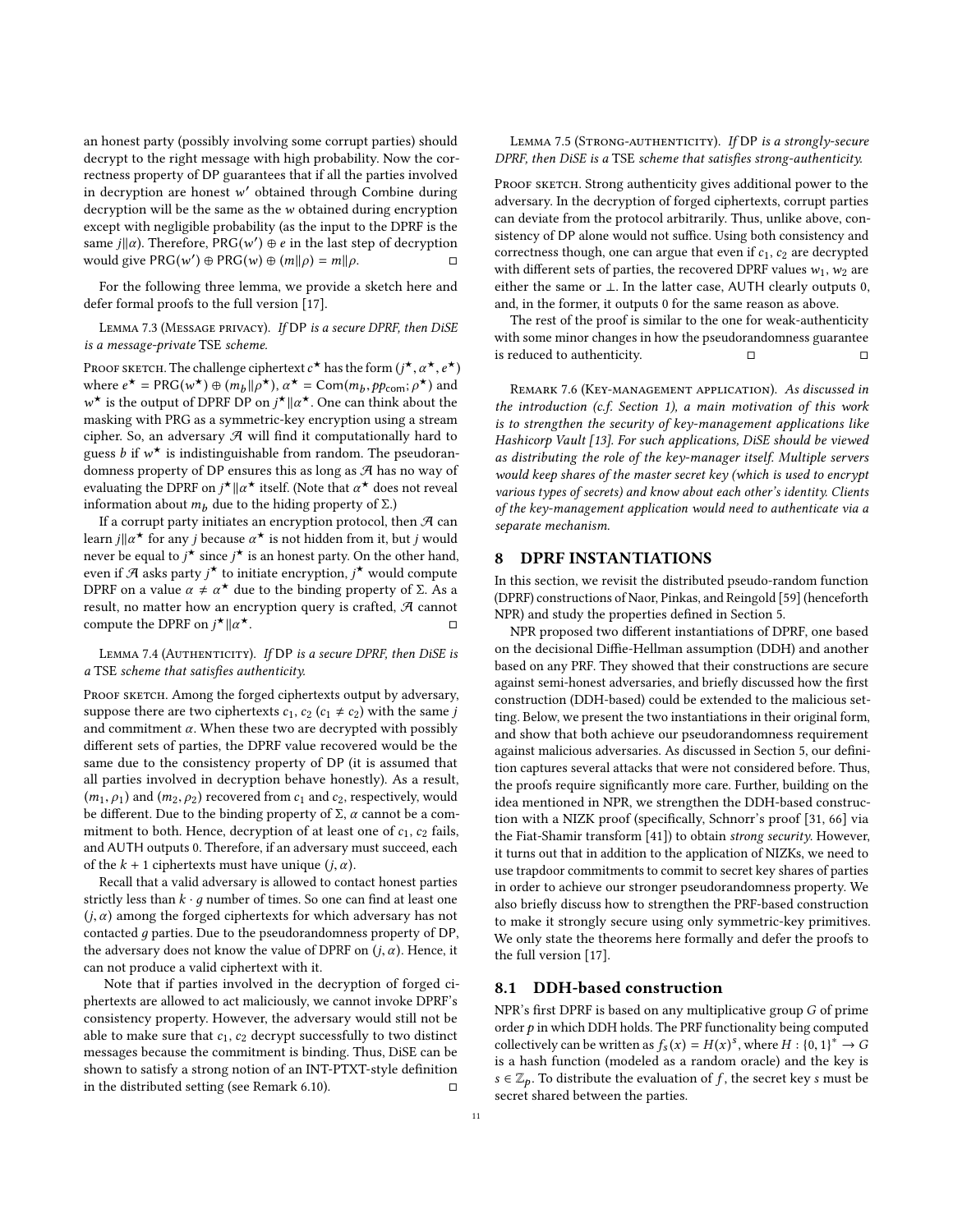In the setup phase, a trusted party samples a master key  $s \leftarrow_s \mathbb{Z}_p$ and uses Shamir's secret sharing scheme with a threshold  $t$  to create *n* shares  $s_1, \ldots, s_n$  of s. Share  $s_i$  is given privately to the party *i*. We know that for any set S of  $\ell > t$  parties  $S = \{i, \ldots, i\} \subseteq [n]$  there know that for any set S of  $\ell \geq t$  parties  $S := \{i_1, ..., i_\ell\} \subseteq [n]$ , there exists integers (i.e. Lagrange coefficients)  $\lambda_{0,1, S}, \ldots, \lambda_{0, \ell, S} \in \mathbb{Z}_p$ such that  $\sum_{j \in S} s_{i_j} \lambda_{0,j,S} = s$ . Therefore, it holds that

$$
f_s(x) = H(x)^s = H(x)^{\sum_{j=1}^{\ell} \lambda_{0,j,S} s_{ij}} = \prod_{i=1}^{\ell} \left( H(x)^{s_{ij}} \right)^{\lambda_{0,j,S}},
$$
  
which can be computed in a distributed manner running the proto-

,

col  $\Pi_{\text{DDH-DP}}$  as shown in Figure [3.](#page-11-0) This protocol satisfies pseudorandomness definition but not correctness. Formally:

<span id="page-11-0"></span>Parameters: Let  $G = \langle q \rangle$  be a multiplicative cyclic group of prime order p in which the DDH assumption holds and  $H : \{0, 1\}^* \to G$  be a hash function modeled as a random arcale Let SSS be Shamir's secret sharing function modeled as a random oracle. Let SSS be Shamir's secret sharing scheme.

- − Setup( $1^k$ , *n*, *t*) → ( $[\sceil k][n], pp$ ) : Sample  $s \leftarrow s \mathbb{Z}_p$  and get  $(s_1, \ldots, s_n) \leftarrow \text{SSS}(n, t, p, s)$ . Set  $pp := (p, g, G)$  and  $sk_i := s_i$ <br>and give  $(sk, pn)$  to party i for  $i \in [n]$ and give  $(sk_i, pp)$  to party *i*, for  $i \in [n]$ .<br>Fual(sk, x, pp)  $\Rightarrow$  z, ; Compute 1:
- − Eval(s $k_i$ , x, pp) → z<sub>i</sub>: Compute w :=  $\mathcal{H}(x)$ ,  $h_i$  :=  $w^{sk_i}$  and output  $h_i$ . output  $h_i$ .
- − Combine({(*i*, *z<sub>i</sub>*)}*i*∈*S*, *pp*) =: *z*/⊥ : If  $|S| < t$ , output ⊥. Else, parse  $z_i$  as  $(h_i)$  for  $i \in S$ . Output  $\prod_{i \in S} h_i^{\lambda_{0,i,S}}$ .

# Figure 3: A secure DPRF protocol Π<sub>DDH-DP</sub> based on DDH.

THEOREM 8.1. Protocol  $\Pi_{\text{DDH-DP}}$  in Figure [3](#page-11-0) is a secure DPRF under the DDH assumption in ROM.

Strong security. Adding trapdoor commitments and NIZK proofs in the RO model (for a statement slightly different from the one suggested by NPR) appropriately to  $\Pi_{\text{DDH-DP}}$ , we obtain the protocol  $\Pi$ <sub>ZK-DDH-DP</sub>, described in detail in Figure [4.](#page-11-1) This protocol also satisfies correctness and hence achieves strong security. Formally:

THEOREM 8.2. Protocol  $\Pi_{ZK-DDH-DP}$  in Figure [4](#page-11-1) is a strongly secure DPRF under the DDH assumption in ROM.

An efficient way to instantiate trapdoor commitments and NIZK arguments of knowledge (in the random oracle model) is via Pedersen commitments and Fiat-Shamir transformation on Schnorr-style proofs. We give this concrete version of ΠZK-DDH-DP in Figure [5](#page-11-2) and use it for our experiments in the following section. The concrete protocol remains secure under DDH (in random oracle model).

<span id="page-11-4"></span>Remark 8.3. Besides correctness, protocol of Figure [4](#page-11-1) has the additional property that each party's proof can be publicly verified, i.e. the Combine algorithm only takes public inputs and the public messages sent/received. In particular, even an external party who does not hold any secrets, given the partial DPRF values and the NIZK proofs, can publicly verify that the DPRF was computed correctly. This may be useful in applications where an external party wants to verify the correctness of a token. But if we settle for strong correctness with only private verifiability, we can obtain a more efficient protocol. In particular, instead of publicly committing to the secret keys, each party can be given  $g^{s_i}$  for all i as part of its secret key in the setup, and<br>the Schnorr-based NIZK can be simplified to reduce the number of the Schnorr-based NIZK can be simplified to reduce the number of required exponentiations. In the experiment section we implement both variants and show that the privately verifiable version is 25%

<span id="page-11-1"></span>Parameters: Let  $G = \langle q \rangle$  be a multiplicative cyclic group of prime order p in which the DDH assumption holds,  $\mathcal{H}$  :  $\{0, 1\}^* \rightarrow G$ <br>and  $\mathcal{H}'$  +  $(0, 1\}^* \rightarrow (0, 1)$  poly $(k)$  be two back functions modeled as and  $\mathcal{H}'$ :  $\{0, 1\}^* \to \{0, 1\}^{\text{poly}(\kappa)}$  be two hash functions modeled as random oracles. Let SSS be Shamir's secret sharing scheme TDC := (Setup<sub>com</sub>, Com) be a trapdoor commitment scheme, and NIZK := (Prove  $\mathcal{H}'$ , Verify  $\mathcal{H}'$ ) be a simulation-sound NIZK proof system.

- − Setup(1<sup>*k*</sup>, *n*, *t*) → ([[sk][<sub>*n*]</sub>, *pp*). Sample  $s \leftarrow s \mathbb{Z}_p$  and get  $(s_1, \ldots, s_n) \leftarrow \text{SSS}(n, t, p, s)$ . Run Setup<sub>com</sub> (1<sup>k</sup>) to get *pp*<sub>com</sub>. Compute a commitment  $\gamma_i := \text{Com}(s_i, p p_{\text{com}}; r_i)$  by picking  $r_i$ <br>of random,  $\text{Set}$  to  $n = (s_i, s_i \text{ mod } r_i)$ ,  $\text{Set}$ ,  $r = (s_i, r_i)$ at random. Set  $pp = (p, g, G, \gamma_1, \ldots, \gamma_n, pp_{com}), sk_i := (s_i, r_i)$ and give  $sk_i$  to party *i*, for  $i \in [n]$ .
- − Eval(sk<sub>i</sub>, x, pp) → z<sub>i</sub>. Compute w :=  $H(x)$  and  $h_i := w^{s_i}$ . Run<br>Run  $\mathcal{H}'$  with the atomorphetic (Je n et  $h_i = w^{s_i}$ ) w = Prove<sup>H'</sup> with the statement stmt<sub>i</sub>: {∃s, r s.t.  $h_i = w^s \wedge \gamma_i =$ <br>Com/s, the with and witness (s, r) to obtain a proof  $\pi$ . Output Com(s,  $pp_{com}$ ; r) and witness  $(s_i, r_i)$  to obtain a proof  $\pi_i$ . Output  $((s, h_i), \pi_i)$  $((w, h_i), \pi_i).$
- $((w, h_i), \pi_i)$ .<br>
− Combine({(*i, z<sub>i</sub>*)}<sub>*i*∈S</sub>, *pp*) =: *z*/⊥. If |S| < *t*, output ⊥. Else, parse  $z_i$  as  $((w, h_i), \pi_i)$  and check if Verify<sup> $\mathcal{H}'(\text{stmt}_i, \pi_i) = 1$ <br>for all  $i \in S$ . If shock fails for any  $i$  sutput  $\perp$ . Fig. output</sup> parse  $z_i$  as  $((w, h_i), \pi_i)$  and check if Verity'' (stmt<sub>i</sub>,  $\pi_i$ ) = 1<br>for all  $i \in S$ . If check fails for any *i*, output  $\perp$ . Else, output  $\prod_{i\in S} h_i^{\lambda_{0,i,S}}.$

## Figure 4: A strongly secure DPRF protocol Π<sub>ZK-DDH-DP</sub> based on DDH. Differences from  $\Pi_{\text{DDH-DP}}$  are highlighted in blue.

<span id="page-11-2"></span>Parameters: Let  $G = \langle q \rangle$  be a multiplicative cyclic group of prime order p in which the DDH assumption holds,  $\mathcal{H} : \{0, 1\}^* \to G$  and  $\mathcal{H}' : \{0, 1\}^* \to \mathbb{Z}_p$ <br>he hoch functions. Let SSS be Shamir's secret sharing scheme. be hash functions. Let SSS be Shamir's secret sharing scheme.

- − Setup(1<sup>*k*</sup>, *n*, *t*)  $\rightarrow$  ([[sk][<sub>[n]</sub>, *pp*). Sample *s*  $\leftarrow$ <sub>5</sub>  $\mathbb{Z}_p$  and get  $(s_1, \ldots, s_n) \leftarrow \text{SS}(n, t, p, s)$ . Sample a generator h of G at random. Compute a commitment  $\gamma_i := g^{s_i} \cdot h^{r_i}$  to  $s_i$  by picking  $r_i \leftarrow s \mathbb{Z}_p$ . Set  $pp = (p, g, G, H, H', \gamma_1, \dots, \gamma_n, h), sk_i := (s_i, r_i)$  and give  $sk_i$  to party  $i$  for  $i \in [n]$ party *i*, for  $i \in [n]$ .
- − Eval(sk<sub>i</sub>, x, pp) → z<sub>i</sub>. Compute w :=  $\mathcal{H}(x)$  and  $h_i := w^{s_i}$ . Pick  $v_i$ ,  $v'_i \leftarrow s$ ,  $\mathbb{Z}_p$  and set  $t_i := w^{v_i}$ ,  $t'_i := g^{v_i} \cdot h^{v'_i}$ . Compute a hash  $c_i := \mathcal{H}'(h_i, w, \gamma_i, g, h, t_i, t'_i), u_i := v_i - c_i \cdot s_i \text{ and } u'_i := v'_i - c_i \cdot r_i.$ <br>
Define  $\pi$ , to be  $(c, u, u')$  and output  $((w, h, \gamma, \pi))$  $\text{Define } \pi_i \text{ to be } (c_i, u_i, u'_i) \text{ and output } ((w, h_i), \pi_i).$
- Denne  $\pi_i$  to be  $(c_i, u_i, u_i)$  and output  $((w, n_i), \pi_i)$ .<br>
 Combine( $\{(i, z_i)\}_{i \in S}, pp$ ) =:  $z/\perp$ . If  $|S| < t$ , output  $\perp$ . Else, parse  $z_i$  as  $((w, h_i), (c_i, u_i, u'_i))$  for  $i \in S$ . Compute  $t_i := w^{u_i} \cdot h_i^{c_i}, t'_i :=$  $u_i$ ,  $h^{u'_i} \cdot \gamma_i^{c_i}$  and check if  $c_i = \mathcal{H}'(h_i, w, \gamma_i, g, h, t_i, t'_i)$ . If check fails for any  $i \in S$ , output  $\perp$ . Else, output  $\prod_{i \in S} h_i^{\lambda_{0,i,S}}$ .

Figure 5: A concrete instantiation of the protocol  $\Pi_{7K\textrm{-}DDH-DP}$ from Figure [4](#page-11-1) using Pedersen commitment and Schnorrstyle proof (via the Fiat-Shamir transform).

<span id="page-11-3"></span>Parameters: Let  $G = \langle g \rangle$  be a multiplicative cyclic group of prime order  $p$  in which the DDH assumption holds,  $\mathcal{H} : \{0, 1\}^* \to G$  and  $\mathcal{H}' : \{0, 1\}^* \to \mathbb{Z}_p$ <br>he hoch functions. Let SSS be Shamir's secret sharing scheme. be hash functions. Let SSS be Shamir's secret sharing scheme.

- $-$  Setup(1<sup>k</sup>, *n*, *t*)  $\rightarrow$  ( $[\sceil \text{sk}](n)$ , *pp*). Sample s ←  $\rightarrow$   $\mathbb{Z}_p$  and get  $(s_1, \ldots, s_n) \leftarrow \text{SS}(n, t, p, s)$ . Set  $pp = (p, g, G, H, H')$ , sk<sub>i</sub> :=  $s_1, \ldots, g^{sn}$  and give  $s_k$  to party i, for  $i \in [n]$ .<br> $s_k, s, m$
- $(s_i, g^i, \ldots, g^{i}n)$  and give  $sk_i$  to party  $i,$  for  $i \in [n]$ .<br>  $-$  Eval( $sk_i, x, pp$ )  $\rightarrow z_i$ . Compute  $w := \mathcal{H}(x)$  and  $h_i := w^{si}$ .<br>
Pick  $z_i, \ldots, z^n$  and set  $t_i \coloneq e^{i\theta}$ . Compute a bash  $c_i \coloneq$ . Pick  $v_i \leftarrow s \mathbb{Z}_p$  and set  $t_i := g^{v_i}$ . Compute a hash  $c_i := 4^{u_i}(b_i, y_i, a^{s_i}, a, t_i)$  and  $u_i := v_i - c_i$ , s. Define  $\pi_i$  to be  $(c_i, u_i)$  $\mathcal{H}'(h_i, w, g^{s_i}, g, t_i)$  and  $u_i := v_i - c_i \cdot s_i$ . Define  $\pi_i$  to be  $(c_i, u_i)$ and output  $((w, h_i), \pi_i)$ .<br>Combine(sk,  $((i, \pi_i))$ .
- and output  $((w, n_i), \pi_i)$ .<br>
 Combine(skj,  $\{(i, z_i)\}_{i \in S}$ , pp) =:  $z/\perp$ . If  $|S| < t$ , output  $\perp$ . Else,<br>
parso  $z_1$ , as  $((w, h_1), (a_1, u_2))$  for  $i \in S$ . Compute  $t_1 := w^{u_i}$ ,  $h^{c_i}$  and parse  $z_i$  as  $((w, h_i), (c_i, u_i))$  for  $i \in S$ . Compute  $t_i := w^{\overline{u}_i} \cdot h_i^{c_i}$  and chock if  $c_i = 4l'(h_i, w, a^{s_i}, a, t) (a^{s_i})$  is part of  $c k$ .) If chack fails check if  $c_i = \mathcal{H}'(h_i, w, g^{s_i}, g, t_i)$  ( $g^{s_i}$  is part of  $sk_j$ ). If check fails  $\lim_{i \to \infty} i \in S$ , output ⊥. Else, output  $\prod_{i \in S} h_i^{\lambda_{0,i,S}}$ .

Figure 6: A privately verifiable version of the protocol from Figure [5.](#page-11-2)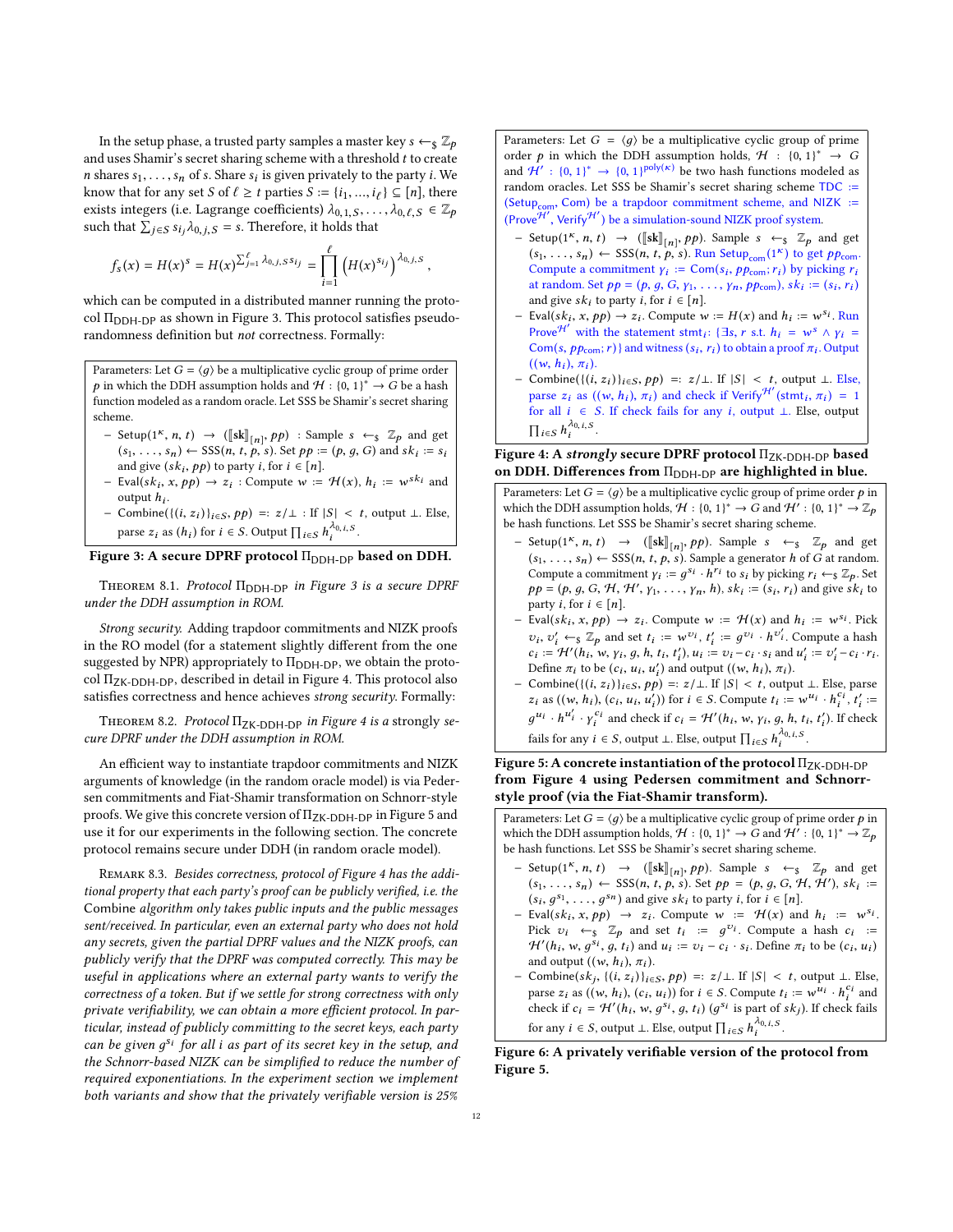<span id="page-12-3"></span>Parameters: Let  $f : \{0, 1\}^* \times \{0, 1\}^* \to \{0, 1\}^*$  be a pseudo-random function.

- $-$  Setup(1<sup>K</sup>, *n*, *t*) → ([SK]<sub>[*n*]</sub>, *pp*) : Pick *k*<sub>1</sub>, ..., *k*<sub>*d*</sub> ← § {0, 1}<sup>*K*</sup> where  $d := \binom{n}{n-t+1}$ . Let  $D_1, \ldots, D_d$  be the d distinct  $(n-t+1)$ -sized subsets<br>of  $\lceil n \rceil$ , Eas i.  $\in \lceil n \rceil$ , let  $5K$ , i.e.  $\lceil k \rceil$ , i.e.  $\lceil n \rceil$ , i.e.  $\lceil k \rceil$ ). Set  $\lceil n \rceil$ , i.e. of [n]. For  $i \in [n]$ , let  $SK_i := \{k_j \mid i \in D_j \text{ for } j \in [d]\}$ . Set  $pp := (f)$ <br>and give  $(SK, An)$  to party  $i$  for  $i \in [n]$ and give  $(SK_i, pp)$  to party *i*, for  $i \in [n]$ .<br>Evaluation  $\mathcal{F}_{k+1}(SK_i, x, pp) \rightarrow \mathcal{F}_{k+1}(S)$  compute  $h_{k+1}$ .
- − Eval(SK<sub>i</sub>, x, pp) →  $z_i$ : Compute  $h_{i,k} := f_k(x)$  for all  $k \in SK_i$  and output  $[h_{i,k}]$ output  $\{h_{i,k}\}_{k \in SK_i}$ .<br>Combine( $\{(i, \tau_i)\}_{i \in Sk_i}$ )
- − Combine({(i, z<sub>i</sub>)}<sub>i∈S</sub>, pp) =: z/⊥ : If |S| < t, output ⊥. Else, parse z<sub>i</sub><br>as *l* b + \ = = for i ∈ S Let  $\{SK'\}$ , a be mutually disjoint sets such as  $\{h_{i,k}\}_{k \in SK_i}$  for  $i \in S$ . Let  $\{SK'_i\}_{i \in S}$  be mutually disjoint sets such that  $\cup_{i \in S} SK'_i = \{k, j, k\}$  ond  $SV'_i \subseteq SK_i$  for every i. Output that  $\bigcup_{i \in S} SK_i' = \{k_1, \ldots, k_d\}$  and  $SK_i' \subseteq SK_i$  for every *i*. Output  $\oplus_{k\in SK'_i, i\in S} h_{i,k}.$

Figure 7: A secure DPRF protocol  $\Pi_{f-DP}$  based on any PRF.

faster than the publicly verifiable version. A concrete construction is provided in Figure [6.](#page-11-3)

# 8.2 PRF-based construction

NPR also presented a DPRF construction based on any PRF, e.g. AES.  $9$  To obtain an *t*-out-of-*n* threshold, this protocol incurs an exponential overhead of  $O(n^{\min(t, n-t)})$ . However, for  $n < 20$  or  $t \ge n$  it can significantly outperform the previously described DDH  $t \approx n$  it can significantly outperform the previously described DDH based construction (see Section [9\)](#page-12-2).

In the setup phase of the protocol,  $d := \binom{n}{n-t+1}$  random numbers  $k$ , are chosen. We assume that d is polynomial in the security  $k_1, ..., k_d$  are chosen. We assume that d is polynomial in the security parameter so that all the DPRF algorithms are polynomial time. Let  $D_1, \ldots, D_d$  be the d distinct (n−t+1)-sized subsets of [n]. Then, the *i*-th random number is given to all parties in the set  $D_i$ . The DPRF is defined as  $F_k(x) = \bigoplus_{i=1}^d f_{k_i}(x)$ , where f can be any PRF. Since is defined as  $F_k(x) = \bigoplus_{i=1}^r f_{k_i}(x)$ , where f can be any PRF. Since<br>all the d keys are needed to compute  $F_k$ , no set S of parties of size<br>less than t can compute  $F_k$  by itself (at least one of the D. less than t can compute  $F_k$  by itself (at least one of the  $D_1, \ldots, D_d$ subsets, say  $D_j$ , does not intersect with S; thus parties in S do not have  $k_j$ . See Figure 7 for a formal description have  $k_j$ ). See Figure [7](#page-12-3) for a formal description.

THEOREM 8.4. If f is a PRF, then  $\Pi_{f-DP}$  in Figure [7](#page-12-3) is a secure DPRF.

We defer the formal proof to the full version [\[17\]](#page-13-4). We also note that it is possible to augment this PRF-based construction into one that satisfies strong correctness (hence strong security) using only symmetric-key primitives. In particular, one could commit to the PRF secrets during the setup, and require that each party provides a symmetric-key NIZK of correctness of its evaluation with respect to its committed secret keys using recent techniques [\[30,](#page-14-44) [50\]](#page-14-45). We do not present such an instantiation since it would be quite inefficient.

### <span id="page-12-2"></span>9 EXPERIMENTAL EVALUATION

When we combine the constructions of Section [7](#page-9-3) and the DPRF instantiations of Section [8,](#page-10-1) we obtain four variants (two with strong security) of a threshold authenticated encryption scheme as depicted in Figure [8.](#page-12-0) We remark that although our implementation uses a hash function modeled as a random oracle to implement the commitment scheme used in DiSE the construction itself is proven secure using any commitment scheme in the standard model.

We implement all four variants of our protocol in C++. We implement the random oracle as Blake2 [\[9\]](#page-13-16) and the PRF/PRGs are

<span id="page-12-0"></span>

| <b>DPRF</b> Instantiation                                      | <b>Resulting TSE</b>                                                                    | Assumption | Model      |  |  |  |  |  |  |
|----------------------------------------------------------------|-----------------------------------------------------------------------------------------|------------|------------|--|--|--|--|--|--|
| $\Pi_{f-DP}$ (Fig. 7)                                          | $\Gamma_{\text{AES}}$                                                                   | OWF        | Standard   |  |  |  |  |  |  |
| $\Pi_{\text{DDH-DP}}$ (Fig. 3)                                 | $\Gamma_{\text{DDH}}$                                                                   | <b>DDH</b> | Standard   |  |  |  |  |  |  |
| $\Pi$ <sub>ZK-DDH-DP</sub> (Fig. 5)                            | $\Gamma_{\text{DDH}}^{\text{S}}$ (Strong)<br>$\Gamma_{\text{DDH}}^{\text{PV}}$ (Strong) | <b>DDH</b> | <b>ROM</b> |  |  |  |  |  |  |
| $\Pi$ <sub>ZK-DDH-DP</sub> (Fig. 6)                            |                                                                                         | <b>DDH</b> | <b>ROM</b> |  |  |  |  |  |  |
| Figure 8: The four TSE schemes we implemented by instantiating |                                                                                         |            |            |  |  |  |  |  |  |

DiSE. There are two concrete instantiations of  $\Pi_{ZK\text{-}DDH\text{-}DP}$ , depending on the verifiability feature (see Remark [8.3\)](#page-11-4).

constructed from AES-NI. The DDH-based DPRF [\[59\]](#page-14-13) uses the Miracl library [\[1\]](#page-13-17) with Curve p256k1. Benchmarks were performed on a single server equipped with two 18-core Intel Xeon CPUs at 2.3Ghz and 256GB of RAM. Parties communicate through a kernel loopback device simulating two settings: LAN - 10 Gbps and 0.1ms (RTT) latency, WAN: shared 40 Mbps and 80ms latency.

Throughput. Figure [9](#page-13-18) shows the throughput and latency of our protocols under a variety of configurations in the LAN setting. Throughput measures the maximum number of operations that can be performed given that each party has a single core. Throughput is an important metric for many tasks such as a key/token server or per row database decryption.

The  $\Gamma_{\text{AES}}$  protocol is the fastest by a large margin for all  $n \leq 24$ despite having exponential overhead in the number of parties. For instance, encrypting 32 bytes with  $n = 6$  and  $t = 4$ ,  $\Gamma_{\text{AES}}$  achieves 1 million encryption per second while  $\Gamma_{\text{DDH}}$ , the next fastest, is 2000 $\times$ slower with 556 encryptions. Increasing the parameters to  $n =$ 24,  $t = 16$ , Γ<sub>AES</sub> achieves 902 encryptions per second while  $\Gamma_{\text{DDH}}$ is still 5× slower with 173 encryptions. The protocol  $\Gamma_{\text{DDH}}^S$  which achieves strong correctness incurs a 2 to 5× overhead compared to achieves strong correctness incurs a 2 to 5× overhead compared to the weaker  $\Gamma_{\text{DDH}}$  while the publicly verifiable variant  $\Gamma_{\text{DDH}}^{\text{PV}}$  has, on average, 25% lower throughput.

Latency. Another important metric is latency. That is, the time from the start of an encryption/decryption until the result is ready. Due to various system level optimization for improved latency, the throughput and latency results shown in Figure [9](#page-13-18) are for different configurations of the protocol, e.g. less vectorization which improves latency at the cost of a smaller throughput.  $\Gamma_{\text{AES}}$  achieves sub-millisecond latency for most configurations. On the other hand, Γ tween 10 and 100ms. PV with its strong security guarantees achieves a latency be-

Communication. In addition to achieving the best throughput and latency, the  $\Gamma_{\text{AES}}$  protocol has the smallest communication overhead of 32(t-1) bytes per encryption. The  $\Gamma_{\text{DDH}}$  incurs slightly more communication with  $49(t - 1)$  bytes per encryption while Γ However, despite having comparable communication overheads, S<br>DDH and  $\Gamma_{\text{DDH}}^{\text{PV}}$  have the most communication with 148(t – 1) bytes. the pure symmetric-key  $\Gamma_{\text{AES}}$  protocol is significantly faster for small  $n$  due to the use of much more efficient AES operations (in contrast to exponentiations).

Key Size. The primary advantage of the DDH-based protocols  $\Gamma_{\text{DDH}}$ ,  $\Gamma_{\text{DDH}}^{\text{S}}$  and  $\Gamma_{\text{PDH}}^{\text{PV}}$  is that the key size is either constant (33 bytes) or linear in the threshold (33t bytes). The  $\Gamma_{\text{AES}}$  protocol, on the other hand, requires that each party hold roughly  $\binom{n}{t} \approx$ 

<span id="page-12-1"></span> $^{9}$  Micali and Sydney provided a similar construction but for more general access structures [\[57\]](#page-14-32).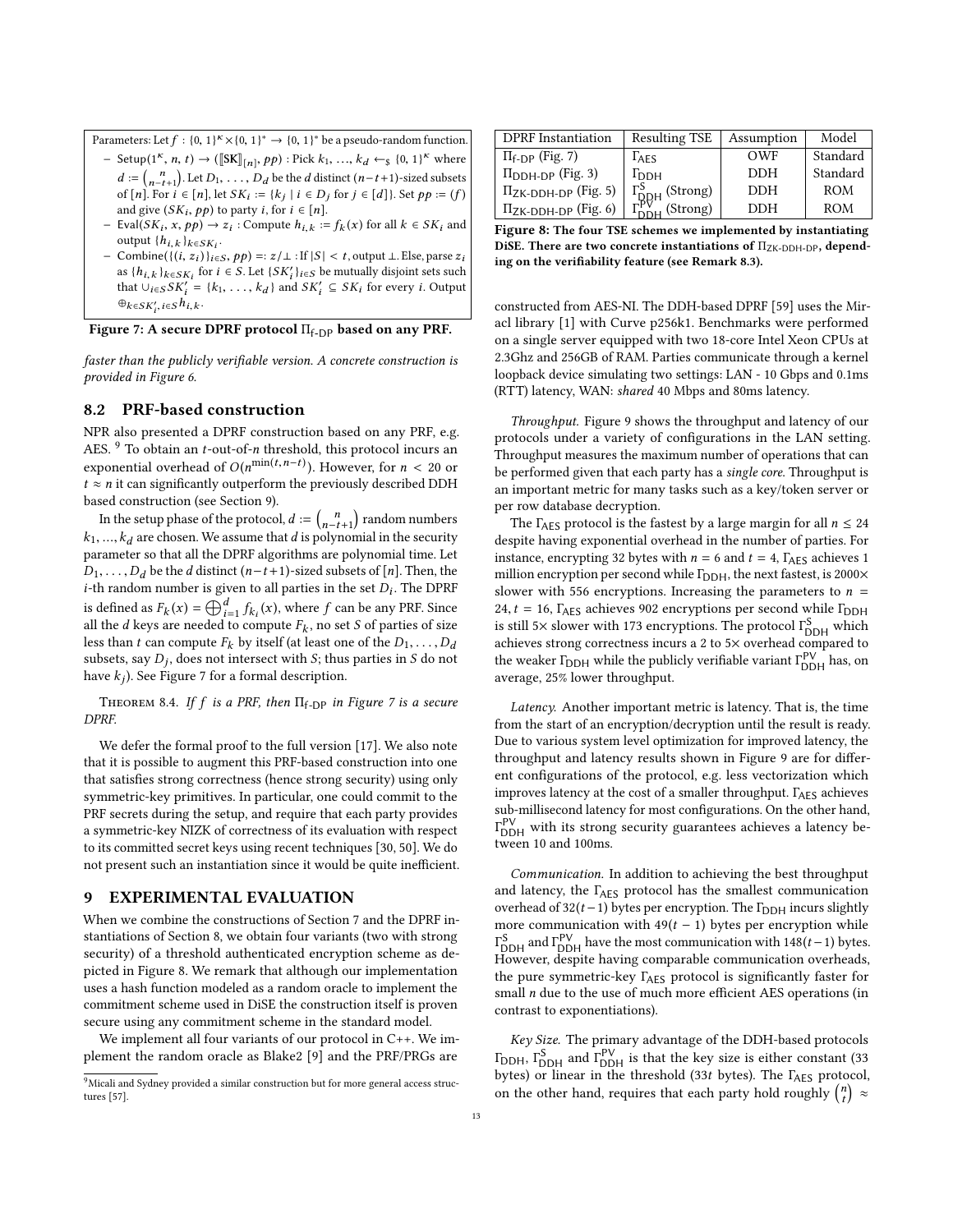<span id="page-13-18"></span>

|                    |                |                       |                         | Throughput |                 | Latency               |                       |            |                                   | Bandwidth             |                       |            |                                   |
|--------------------|----------------|-----------------------|-------------------------|------------|-----------------|-----------------------|-----------------------|------------|-----------------------------------|-----------------------|-----------------------|------------|-----------------------------------|
|                    | n              |                       |                         | (enc/s)    |                 | (ms/enc)              |                       |            |                                   | (Throughput $Mbps)$   |                       |            |                                   |
|                    |                | $\Gamma_{\text{AES}}$ | $\Gamma$ <sub>DDH</sub> | гэ<br>Орн  | tpv<br>Pddh     | $\Gamma_{\text{AES}}$ | $\Gamma_{\text{DDH}}$ | гэ<br>Рорн | $\Gamma_{\text{DDH}}^{\text{PV}}$ | $\Gamma_{\text{AES}}$ | $\Gamma_{\text{DDH}}$ | гэ<br>Тррн | $\Gamma_{\text{DDH}}^{\text{PV}}$ |
| n/3<br>n/2<br>2n/3 | 6              | 1,095,770             | 556                     | 232        | 189             | 0.1                   | 4.6                   | 9.3        | 10.5                              | 268                   | 0.28                  | 0.29       | 0.28                              |
|                    | 12             | 656,728               | 382                     | 99         | 77              | 0.3                   | 4.4                   | 15.9       | 18.8                              | 481                   | 0.53                  | 0.37       | 0.35                              |
|                    | 18             | 45,434                | 297                     | 64         | 46              | 0.6                   | 5.4                   | 21.5       | 27.6                              | 55                    | 0.77                  | 0.40       | 0.35                              |
|                    | 24             | 902                   | 173                     | 34         | $\overline{31}$ | 7.5                   | 11.2                  | 36.4       | 43.1                              | $\overline{2}$        | 0.69                  | 0.30       | 0.34                              |
|                    | $\overline{4}$ | 1,113,090             | 555                     | 235        | 190             | 0.1                   | 4.7                   | 9.2        | 10.1                              | 272                   | 0.13                  | 0.30       | 0.29                              |
|                    | 6              | 510,152               | 527                     | 146        | 112             | 0.2                   | 4.0                   | 11.9       | 14.3                              | 249                   | 0.26                  | 0.44       | 0.34                              |
|                    | 12             | 198,020               | 300                     | 64         | 48              | 0.7                   | 5.2                   | 21.2       | 26.1                              | 242                   | 0.37                  | 0.47       | 0.36                              |
|                    | 18             | 10,194                | 231                     | 42         | 31              | 1.1                   | 8.0                   | 31.3       | 38.8                              | 20                    | 0.45                  | 0.50       | 0.37                              |
|                    | 24             | 165                   | 125                     | 22         | 22              | 38.0                  | 15.9                  | 54.5       | 69.6                              | 0                     | 0.33                  | 0.38       | 0.36                              |
|                    | 3              | 1,100,413             | 561                     | 239        | 190             | 0.1                   | 3.9                   | 10.7       | 18.6                              | 269                   | 0.14                  | 0.30       | 0.29                              |
|                    | 6              | 1,033,592             | 399                     | 101        | 75              | 0.4                   | 4.2                   | 15.0       | 18.6                              | 757                   | 0.29                  | 0.38       | 0.34                              |
|                    | 12             | 438,957               | 245                     | 47         | 35              | 1.1                   | 6.4                   | 27.6       | 34.5                              | 750                   | 0.42                  | 0.49       | 0.36                              |
|                    | 18             | 21,139                | 176                     | 31         | 21              | 1.6                   | 8.9                   | 41.6       | 51.5                              | 57                    | 0.47                  | 0.43       | 0.35                              |
|                    | 24             | 445                   | 100                     | 17         | 16              | 16.5                  | 21.5                  | 72.4       | 85.0                              | $\overline{2}$        | 0.37                  | 0.32       | 0.36                              |
| $n-2$              | 12             | 727,273               | 203                     | 37         | 34              | 1.4                   | 7.37                  | 33.1       | 44.7                              | 1598                  | 0.45                  | 0.42       | 0.36                              |
|                    | 18             | 524,109               | 135                     | 23         | 17              | 2.2                   | 12.6                  | 55.2       | 66.2                              | 1919                  | 0.49                  | 0.43       | 0.38                              |
|                    | 24             | 283,822               | 75                      | 12         | 10              | 5.6                   | 28.0                  | 98.9       | 116.4                             | 1455                  | 0.38                  | 0.32       | 0.31                              |
|                    | 12             | 1,058,574             | 556                     | 235        | 189             | 0.1                   | 4.6                   | 9.56       | 10.0                              | 258                   | 0.14                  | 0.30       | 0.29                              |
| $\overline{c}$     | 18             | 1,037,703             | 553                     | 226        | 188             | 0.1                   | 4.6                   | 9.6        | 10.3                              | 253                   | 0.14                  | 0.28       | 0.28                              |
|                    | 24             | 735.294               | 404                     | 176        | 151             | 2.2                   | 4.6                   | 9.56       | 10.4                              | 180                   | 0.10                  | 0.22       | 0.23                              |

Figure 9: Encryption performance metrics for 10 second trials of 32 bytes messages in the LAN setting with various number of parties n and threshold  $t$ . Throughput is computed by performing many encryptions concurrently (single thread per party). Latency is computed by performing sequential encryptions. Bandwidth is total (send + receive) bandwidth consumed at peak throughput.

<span id="page-13-19"></span>

|                |                 |                  |                       | Throughput                       |            |                       |            | Latency    |                        | Bandwidth             |                       |                  |                        |
|----------------|-----------------|------------------|-----------------------|----------------------------------|------------|-----------------------|------------|------------|------------------------|-----------------------|-----------------------|------------------|------------------------|
|                |                 |                  |                       | (enc/s)                          |            | (ms/enc)              |            |            |                        | (Throughput $Mbps)$   |                       |                  |                        |
|                | n               | <sup>1</sup> AES | $\Gamma_{\text{DDH}}$ | $\Gamma_{\text{DDH}}^{\text{D}}$ | rpy<br>Ddh | $\Gamma_{\text{AES}}$ | <b>HOD</b> | ld<br>Louh | $_{\Gamma}$ PV<br>PDH. | $\Gamma_{\text{AES}}$ | $\Gamma_{\text{DDH}}$ | HOO <sup>1</sup> | t <sup>pv</sup><br>Ddh |
| $\frac{n}{3}$  | 6               | 153,332          | 570                   | 238                              | 190        | 81                    | 86         | 96         | 101                    | 37                    | 0.14                  | 0.30             | 0.29                   |
|                | 12              | 51,745           | 399                   | 103                              | 76         | 81                    | 88         | 111        | 117                    | 38                    | 0.29                  | 0.39             | 0.34                   |
|                | 18              | 31,096           | 303                   | 65                               | 46         | 81                    | 90         | 125        | 139                    | 38                    | 0.37                  | 0.41             | 0.35                   |
|                | 24              | 775              | 191                   | 36                               | 26         | 86                    | 90         | 132        | 146                    |                       | 0.33                  | 0.31             | 0.27                   |
| $\frac{n}{2}$  |                 | 150,783          | 571                   | 239                              | 188        | 81                    | 86         | 96         | 104                    | 37                    | 0.14                  | 0.30             | 0.28                   |
|                | 6               | 76.957           | 536                   | 150                              | 112        | 81                    | 86         | 103        | 111                    | 38                    | 0.26                  | 0.38             | 0.34                   |
|                | 12              | 30.937           | 297                   | 65                               | 48         | 82                    | 90         | 125        | 131                    | 38                    | 0.36                  | 0.41             | 0.36                   |
|                | 18              | 11,776           | 235                   | 42                               | 31         | 82                    | 92         | 141        | 145                    | 23                    | 0.46                  | 0.43             | 0.37                   |
|                | 24              | 166              | 132                   | 24                               | 18         | 102                   | 96         | 146        | 149                    | $\mathbf{0}$          | 0.36                  | 0.33             | 0.30                   |
| $\frac{2n}{3}$ | 3               | 150,965          | 555                   | 238                              | 189        | 81                    | 86         | 97         | 105                    | 37                    | 0.14                  | 0.30             | 0.28                   |
|                | 6               | 51,535           | 396                   | 103                              | 77         | 81                    | 88         | 112        | 122                    | 38                    | 0.29                  | 0.39             | 0.34                   |
|                | 12              | 21,484           | 244                   | 45                               | 35         | 81                    | 93         | 123        | 152                    | 37                    | 0.42                  | 0.40             | 0.37                   |
|                | 18              | 14,029           | 174                   | 31                               | 22         | 82                    | 97         | 156        | 169                    | 38                    | 0.47                  | 0.43             | 0.37                   |
|                | $\overline{24}$ | 446              | 101                   | 17                               | 13         | 92                    | 98         | 164        | 172                    | 2                     | 0.37                  | 0.33             | 0.28                   |

Figure 10: Encryption performance metrics for 10 second trials of 32 bytes messages in the WAN setting (shared send+receive 40Mbps, 80ms RTT) with various number of parties  $n$  and threshold  $t$ .

ing 256GB of RAM was not able to handle significantly more than  $\frac{\min(t, n-t)}{\max(1-\frac{1}{n})}$  keys. As such, the single benchmark machine shar-<br>256CB of PAM was not able to bandle significantly more than 24 parties. For instance, with  $n = 6$ ,  $t = 4$  each party must hold 80 bytes of key while the case of  $n = 24$ ,  $t = 16$  requires each party to hold a 8MB key. In the worst case of  $t = n/2$  with  $n = 24$ , the key size increases to 22MB per party. However, despite this exponential blowup, the  $\Gamma_{\text{AES}}$  can gracefully handle cases where *n* is small or the threshold  $t$  is near 2 or  $n$  as shown in the bottom half of Figure [9.](#page-13-18)

WAN Performance. To measure the performance of the protocols over the Internet, we benchmark on a (simulated) network with a shared bandwidth of 40 Mbps and an 80ms round-trip time.

As shown in Figure [10,](#page-13-19) the bandwidth restriction limits the throughput of the  $\Gamma_{\text{AES}}$  protocol due to it easily saturating the network. With  $n = 6$ ,  $t = 2$ , we observe that the throughput drops  $7 \times$  to 153,332 encryption per second. However, this is near optimal given that simply communicating  $\kappa$  bits requires 37 out of the 40Mbps bandwidth limit. Additionally, the latency of the  $\Gamma_{\text{AFS}}$  is near the optimal of 80ms in most cases. The  $\Gamma_{\rm DDH}$  protocol require slightly more time of roughly 90ms in most cases while the strongly-correct Γ  $_{\rm DDH}^{\rm PV}$  and  $\Gamma_{\rm DDH}^{\rm S}$  protocols require between 95 and 170ms.

#### REFERENCES

- <span id="page-13-17"></span>BLAKE2 - fast secure hashing. [https://blake2.net/.](https://blake2.net/)
- <span id="page-13-0"></span>[2] Dyadic Security. [https://www.dyadicsec.com.](https://www.dyadicsec.com)
- <span id="page-13-13"></span>[3] ePrint Archive MPC Papers. [http://users-cs.au.dk/psn/list/.](http://users-cs.au.dk/psn/list/)
- <span id="page-13-6"></span>[4] Infrastructure Secret Management Software Overview. [https://gist.github.com/](https://gist.github.com/maxvt/bb49a6c7243163b8120625fc8ae3f3cd) [maxvt/bb49a6c7243163b8120625fc8ae3f3cd.](https://gist.github.com/maxvt/bb49a6c7243163b8120625fc8ae3f3cd)
- <span id="page-13-9"></span>[5] Kerberos: Encryption Types. [http://web.mit.edu/kerberos/krb5-latest/doc/admin/](http://web.mit.edu/kerberos/krb5-latest/doc/admin/enctypes.html) [enctypes.html.](http://web.mit.edu/kerberos/krb5-latest/doc/admin/enctypes.html)
- <span id="page-13-8"></span>[6] Kerberos: The Network Authentication Protocol. [http://web.mit.edu/kerberos/.](http://web.mit.edu/kerberos/)
- <span id="page-13-14"></span>[7] List of MPC Software. [http://www.multipartycomputation.com/mpc-software.](http://www.multipartycomputation.com/mpc-software) [8] List of resources on MPC. https://github.com/rdragos/awesome-mpc.
- <span id="page-13-15"></span>List of resources on MPC. [https://github.com/rdragos/awesome-mpc.](https://github.com/rdragos/awesome-mpc)
- <span id="page-13-16"></span>[9] MIRACL Cryptographic SDK. [https://www.miracl.com/.](https://www.miracl.com/)
- <span id="page-13-1"></span>[10] Porticor Cloud Security. [http://www.porticor.com/.](http://www.porticor.com/) Acquired by Intuit.
- <span id="page-13-2"></span>[11] Sepior. [https://sepior.com.](https://sepior.com)
- <span id="page-13-7"></span>[12] Vault Architecture. [https://www.vaultproject.io/docs/internals/architecture.html.](https://www.vaultproject.io/docs/internals/architecture.html)
- <span id="page-13-11"></span>[13] Vault by HashiCorp. [https://www.vaultproject.io/.](https://www.vaultproject.io/)
- <span id="page-13-12"></span>[14] Vault Docs, Basic Concepts, Seal-Unseal. [https://www.vaultproject.io/docs/](https://www.vaultproject.io/docs/concepts/seal.html) [concepts/seal.html.](https://www.vaultproject.io/docs/concepts/seal.html)
- <span id="page-13-5"></span>[15] M. Abdalla, S. Miner, and C. Namprempre. Forward-secure threshold signature schemes. In Cryptographers Track at the RSA Conference, pages 441–456. Springer, 2001.
- <span id="page-13-3"></span>[16] S. Agrawal, P. Mohassel, P. Mukherjee, and P. Rindal. Dise: Distributed symmetrickey encryption. In Proceedings of the 2018 ACM SIGSAC Conference on Computer and Communications Security, CCS 2018, Toronto, ON, Canada, October 15-19, 2018, pages 1993–2010, 2018.
- <span id="page-13-4"></span>[17] S. Agrawal, P. Mohassel, P. Mukherjee, and P. Rindal. Dise: Distributed symmetrickey encryption. Cryptology ePrint Archive, Report 2018/727, 2018. [https://eprint.](https://eprint.iacr.org/2018/727) [iacr.org/2018/727.](https://eprint.iacr.org/2018/727)
- <span id="page-13-10"></span>[18] M. Bellare, O. Goldreich, and A. Mityagin. The power of verification queries in message authentication and authenticated encryption. Cryptology ePrint